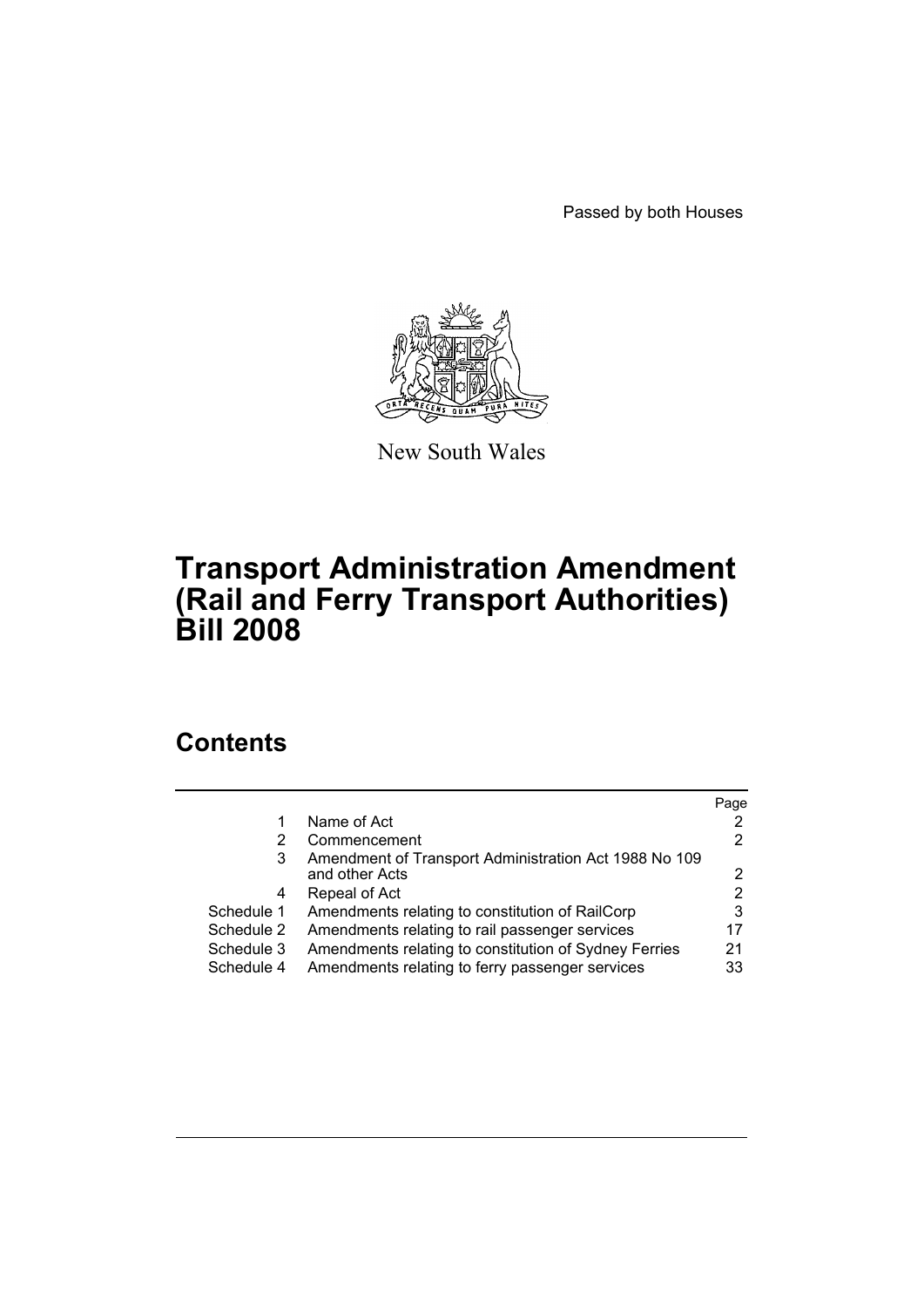*I certify that this public bill, which originated in the Legislative Assembly, has finally passed the Legislative Council and the Legislative Assembly of New South Wales.*

> *Clerk of the Legislative Assembly. Legislative Assembly, Sydney, , 2008*



New South Wales

# **Transport Administration Amendment (Rail and Ferry Transport Authorities) Bill 2008**

Act No , 2008

An Act to amend the *Transport Administration Act 1988*, the *Passenger Transport Act 1990* and other Acts with respect to the corporate structure of Rail Corporation New South Wales and Sydney Ferries and the provision and regulation of rail passenger services and ferry services.

*I have examined this bill and find it to correspond in all respects with the bill as finally passed by both Houses.*

*Assistant Speaker of the Legislative Assembly.*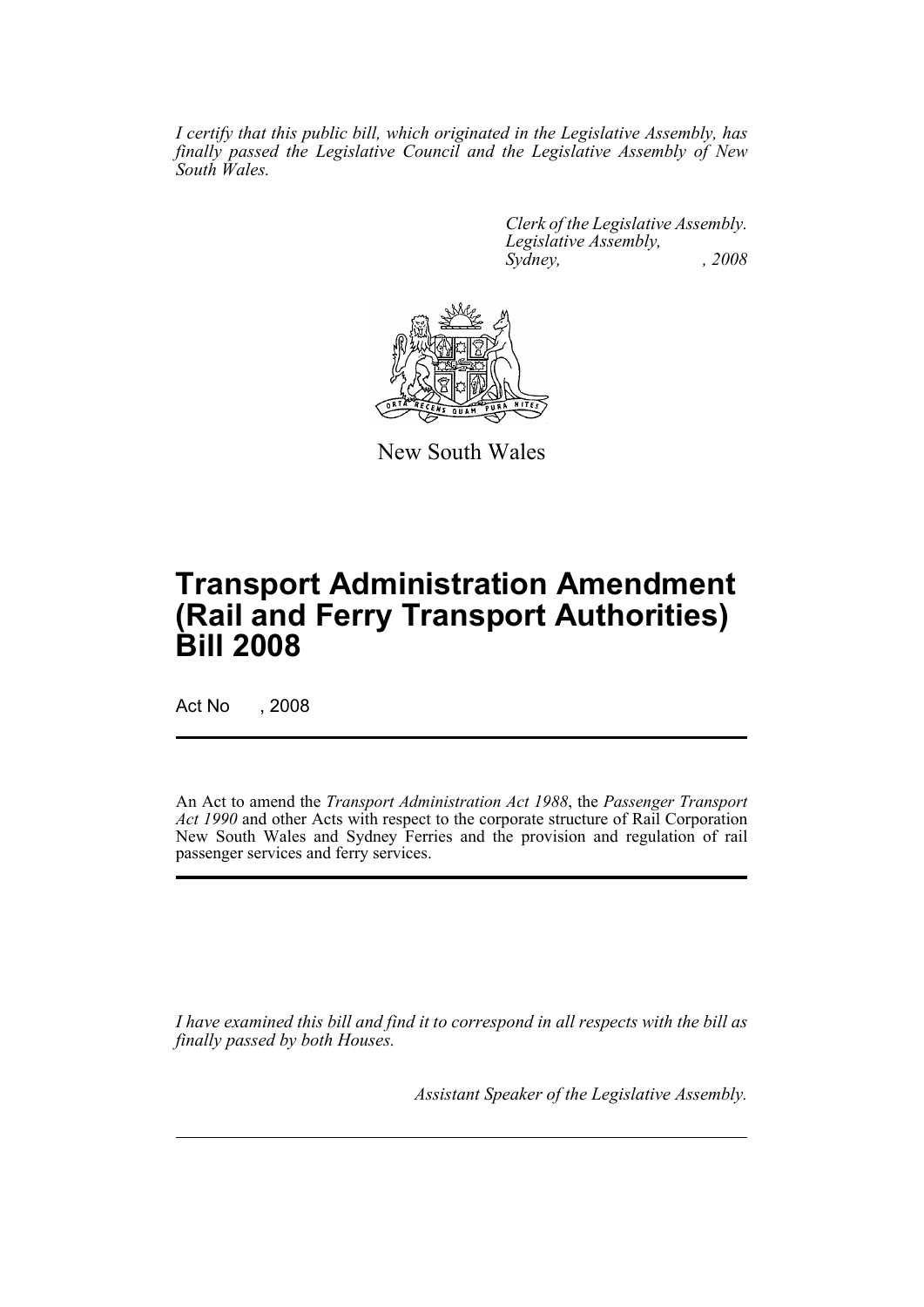### <span id="page-2-0"></span>**The Legislature of New South Wales enacts:**

### **1 Name of Act**

This Act is the *Transport Administration Amendment (Rail and Ferry Transport Authorities) Act 2008*.

### <span id="page-2-1"></span>**2 Commencement**

This Act commences on a day or days to be appointed by proclamation.

<span id="page-2-2"></span>**3 Amendment of Transport Administration Act 1988 No 109 and other Acts**

The Acts specified in Schedules 1–4 are amended as set out in those Schedules.

# <span id="page-2-3"></span>**4 Repeal of Act**

- (1) This Act is repealed on the day following the day on which all of the provisions of this Act have commenced.
- (2) The repeal of this Act does not, because of the operation of section 30 of the *Interpretation Act 1987*, affect any amendment made by this Act.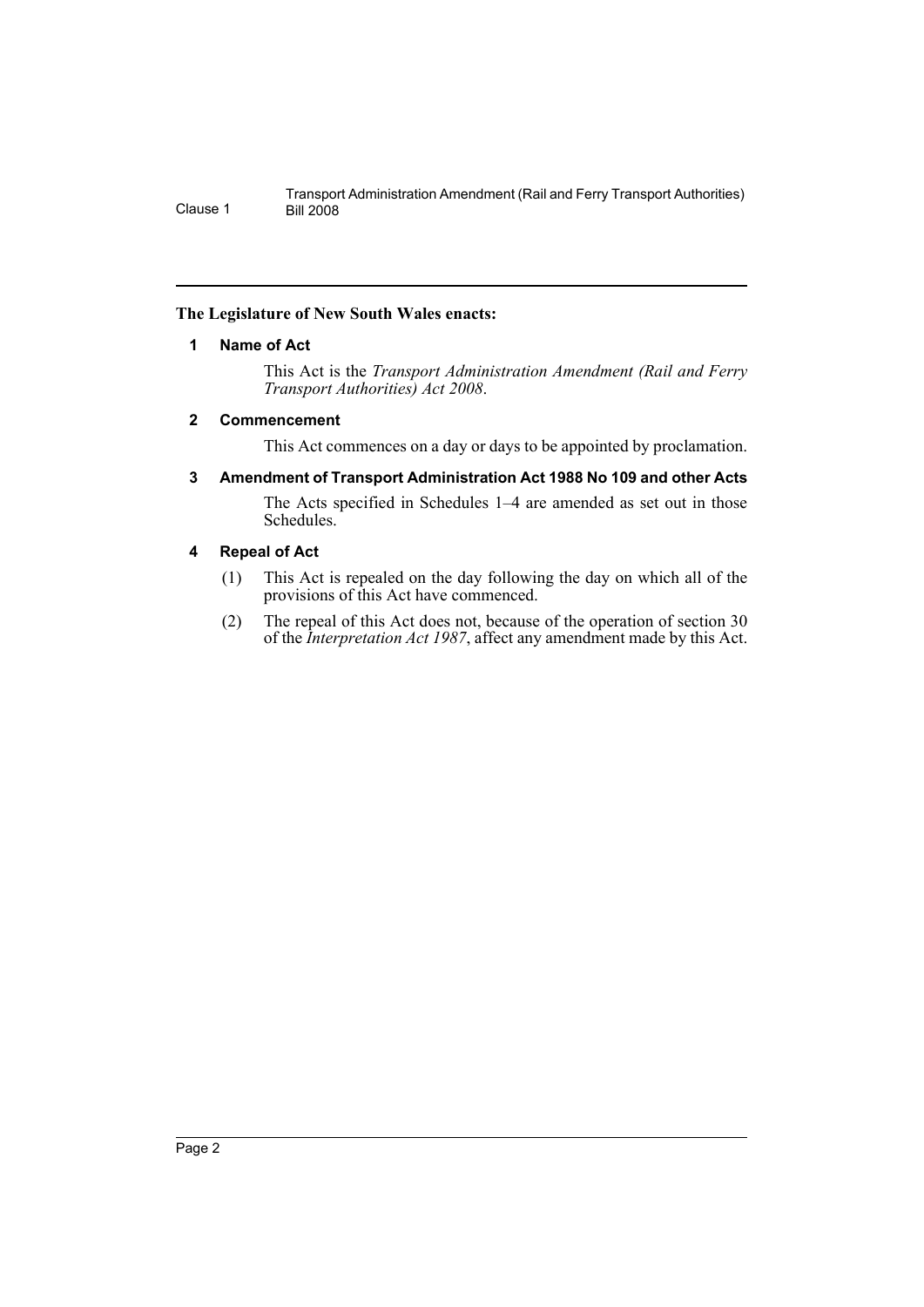Amendments relating to constitution of RailCorp Schedule 1

# <span id="page-3-0"></span>**Schedule 1 Amendments relating to constitution of RailCorp**

(Section 3)

# **1.1 Transport Administration Act 1988 No 109**

### **[1] Section 3 Definitions**

Insert ", RailCorp" after "State Transit Authority" in the definition of *Authority* in section 3 (1).

### **[2] Part 2, Division 1, heading**

Omit "**as statutory SOC**".

### **[3] Section 4 Constitution of RailCorp**

Omit section 4 (2) and the note. Insert instead:

(2) RailCorp is a NSW Government agency.

### **[4] Section 5 Objectives of RailCorp**

Omit section 5 (4).

### **[5] Section 10 Other functions of RailCorp**

Insert at the end of section  $10(2)(d)$ :

, and

- (e) acquire and develop any land, and
- (f) acquire or build, and maintain or dispose of, any engines, carriages, vehicles, plant, machinery or equipment, and
- (g) make and enter into contracts or arrangements for the carrying out of works or the performance of services or the supply of goods or materials, and
- (h) make and enter into contracts or arrangements with any person for the operation by that person, on such terms as may be agreed on, of any of RailCorp's railway or other transport services or of any of RailCorp's businesses, and
- (i) appoint agents, and act as agents for other persons.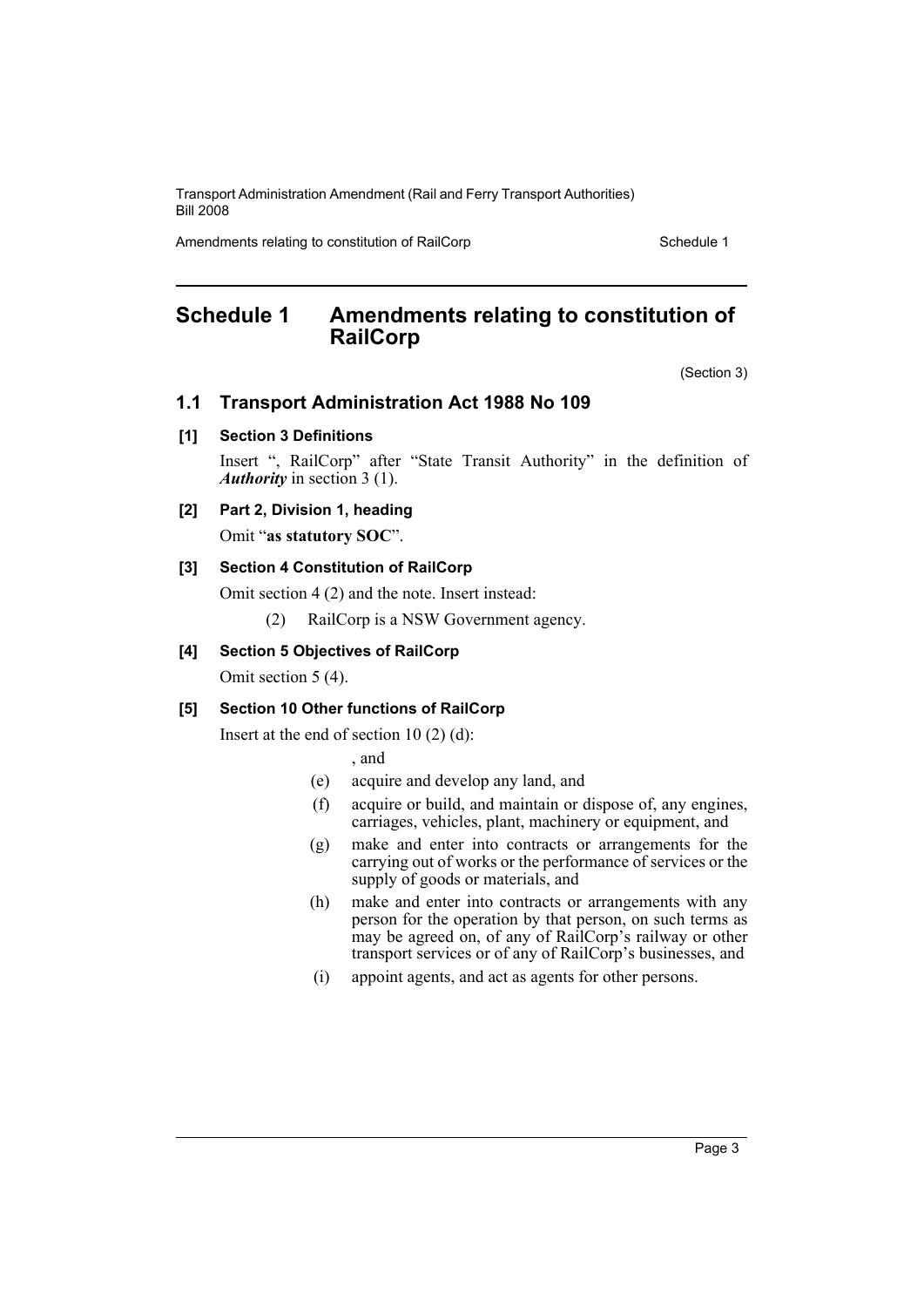Schedule 1 Amendments relating to constitution of RailCorp

### **[6] Section 11A**

Insert after section 11:

#### **11A Sale, lease or other disposal of land**

- (1) RailCorp may, with the approval of the Minister, sell, lease or otherwise dispose of any of its land.
- (2) Despite subsection (1), the approval of the Minister is not required:
	- (a) for any lease for a term not exceeding 5 years, or
	- (b) for a sale, lease or other disposal of land not exceeding such value, or in such circumstances, as the Minister may determine from time to time.
- (3) The Minister may delegate the power of approval under this section to the Director-General, a member of staff of the Ministry of Transport or a person of a class prescribed by the regulations.

### **[7] Section 12 Effect of Division**

Omit "the *State Owned Corporations Act 1989*,".

### **[8] Part 2, Division 4**

Omit Divisions 4 and 5. Insert instead:

### **Division 4 Management of RailCorp**

### **13 Constitution of RailCorp Board**

- (1) There is constituted a RailCorp Board.
- (2) The Board is to consist of:
	- (a) the Chief Executive Officer of RailCorp, and
	- (b) not fewer than 4 and not more than 7 members appointed by the Minister.
- (3) The persons appointed by the Minister must each or together have such expertise as the Minister considers necessary in order to realise the principal objectives of RailCorp.
- (4) Schedule 1 has effect with respect to the constitution and procedure of the Board.

### **14 Board to determine policies of RailCorp**

(1) The RailCorp Board has the function of determining the policies of RailCorp.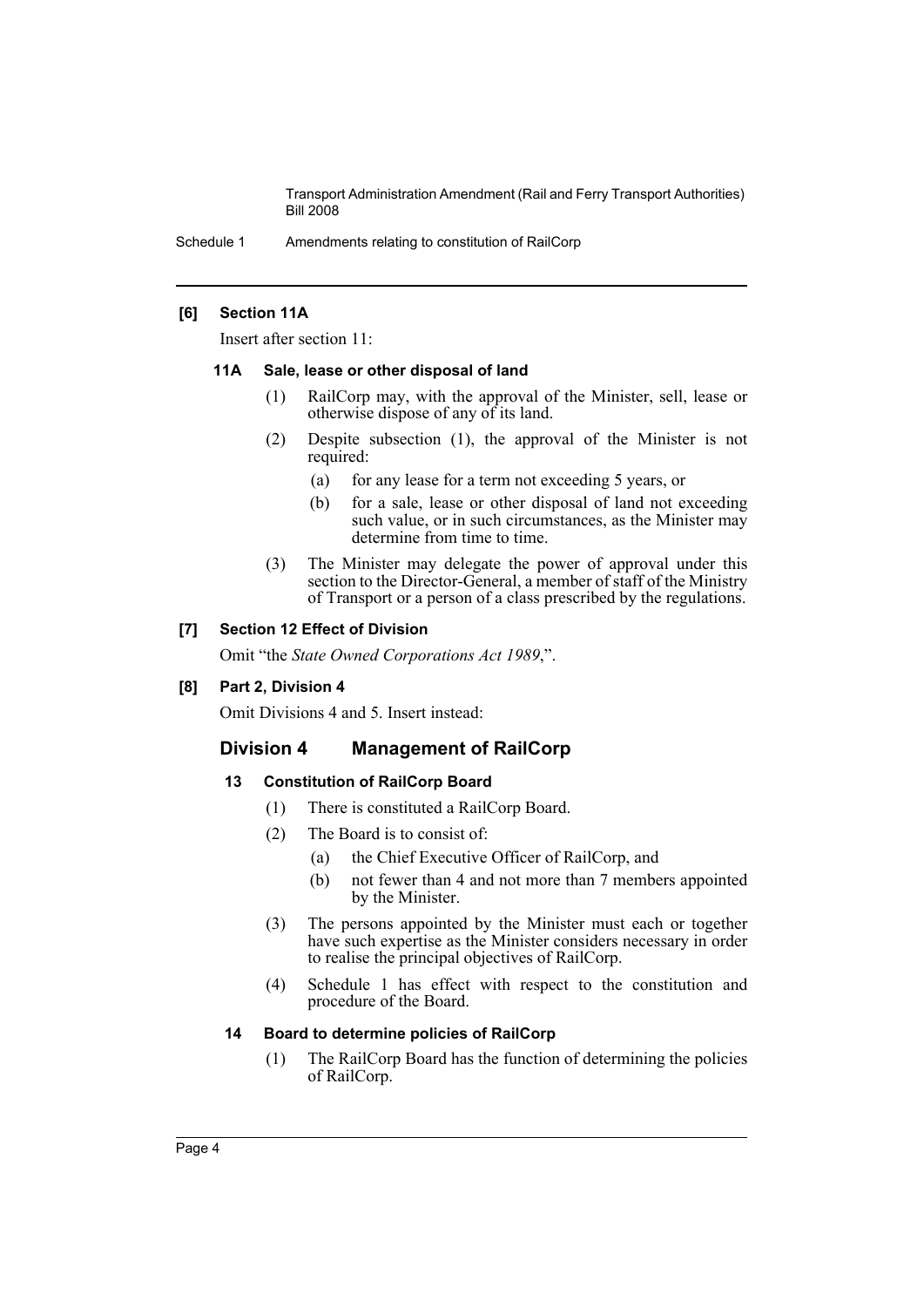Amendments relating to constitution of RailCorp **Schedule 1** Schedule 1

(2) In exercising that function, the Board is, as far as practicable, to ensure that the activities of RailCorp are carried out properly and efficiently.

# **15 Chief Executive Officer of RailCorp**

- (1) The Governor may appoint a Chief Executive Officer of RailCorp.
- (2) Schedule 2 has effect with respect to the Chief Executive Officer.

### **16 Chief Executive Officer to manage RailCorp**

- (1) The affairs of RailCorp are to be managed and controlled by the Chief Executive Officer of RailCorp in accordance with the policies of the RailCorp Board.
- (2) Any act, matter or thing done in the name of, or on behalf of, RailCorp by the Chief Executive Officer is taken to have been done by RailCorp.

### **17 Ministerial control**

- (1) The Minister may give the RailCorp Board written directions in relation to the exercise of RailCorp's functions.
- (2) Subject to this section, the Board and the Chief Executive Officer of RailCorp must ensure that RailCorp complies with any such direction.
- (3) If the RailCorp Board considers that:
	- (a) RailCorp would suffer a significant financial loss as a result of complying with any such direction, and
	- (b) the direction is not in the commercial interests of RailCorp, the Board may request the Minister to review the direction.
- (4) A request for a review must be made within 7 days after the direction is given or within such other reasonable period as the Minister determines.
- (5) If the Board requests a review, RailCorp is not required to comply with the direction until notified of the Minister's decision following the review.
- (6) Following the review the Minister may confirm or revoke the direction, but the Minister must not confirm the direction unless:
	- (a) the Minister has estimated the financial loss concerned from information supplied by RailCorp or from other sources, and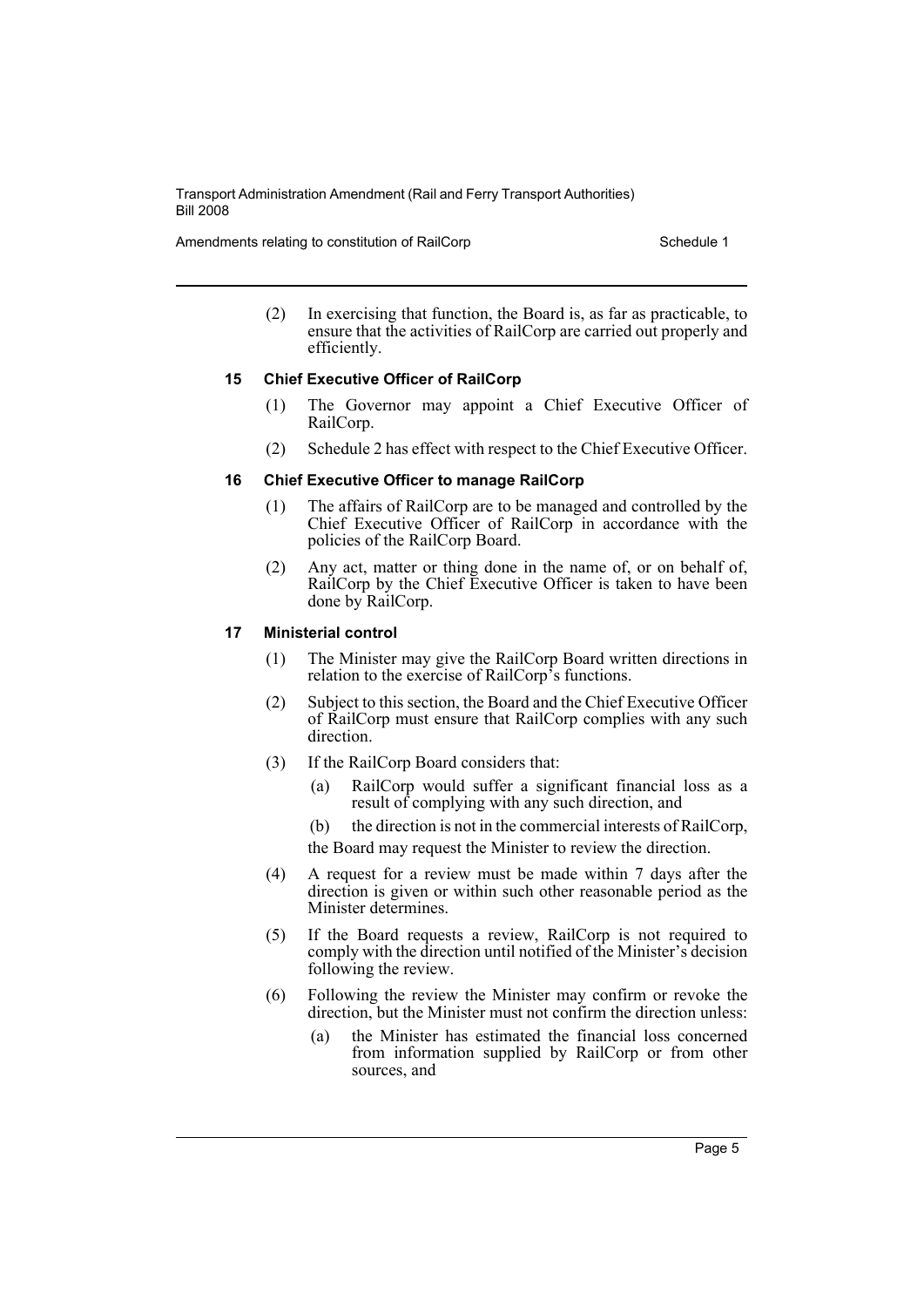- (b) the Minister has referred the matter to the Treasurer, and
- (c) the Treasurer has approved of the financial loss being reimbursed from public revenue.
- (7) Subsections (3)–(6) do not apply to a direction that may cause RailCorp to suffer a significant financial loss as a result of complying with that direction if:
	- (a) the Minister decides that the direction is warranted on grounds involving urgency or public safety, and
	- (b) the direction is given after consultation with the Treasurer.
- (8) The Treasurer may approve of any financial loss resulting from a direction referred to in subsection (7) being reimbursed from public revenue.
- (9) For the purposes of this section, the amount of the financial loss that RailCorp suffers as a result of complying with a direction includes the amount of expenditure that RailCorp incurs, and the amount of revenue that RailCorp forgoes, as a result of complying with the direction which it would not otherwise incur or forgo.
- (10) The amount to be reimbursed to RailCorp is to be paid, from money advanced by the Treasurer or appropriated by Parliament for that purpose, at such times and in such amounts as the Treasurer determines after receiving advice from the Minister on the estimated financial loss incurred by RailCorp from time to time.

### **17A RailCorp to supply information to Minister**

RailCorp must:

- (a) supply the Minister or a person nominated by the Minister with any information relating to its activities that the Minister or person may require, and
- (b) keep the Minister informed of the general conduct of its activities, and of any significant development in its activities.

### **17B Corporate plans**

(1) RailCorp must, at least 3 months before the beginning of each financial year of RailCorp, prepare and deliver to the Minister a draft corporate plan for the financial year.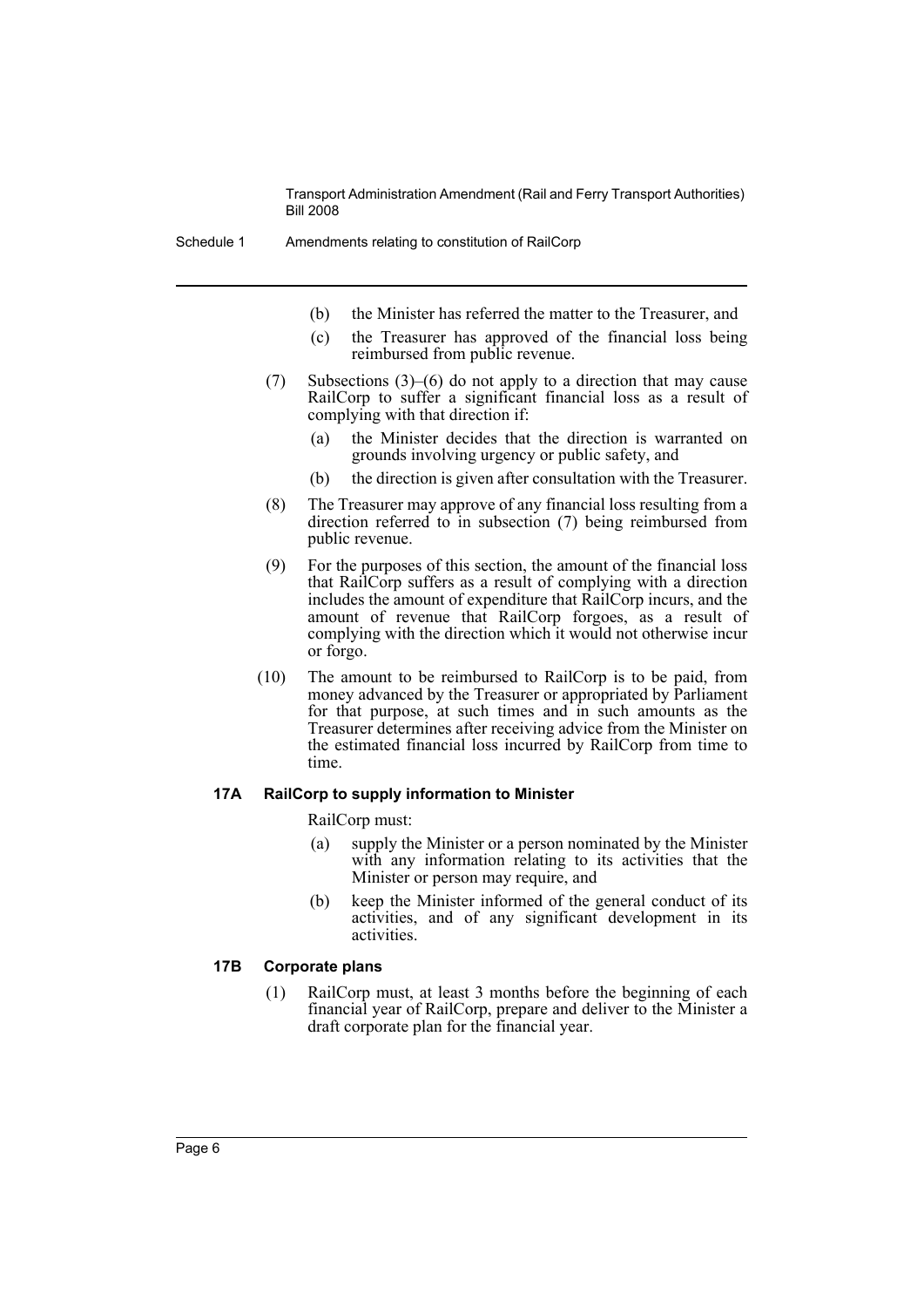Amendments relating to constitution of RailCorp **Schedule 1** Schedule 1

- (2) RailCorp must:
	- (a) consider any comments on the draft corporate plan that were made by the Minister within 2 months after the draft plan was delivered to the Minister, and
	- (b) deliver the completed corporate plan to the Minister before the beginning of the financial year concerned.
- (3) During the preparation of a corporate plan after the commencement of this subsection, RailCorp is to make a draft plan available for public comment for at least 30 days and is to have regard to any submissions it receives about the draft plan within that period. The arrangements for obtaining or inspecting the draft plan and for making submissions are to be advertised in a daily newspaper circulating throughout the State.
- (4) RailCorp is to make the completed corporate plan available for public inspection. However, RailCorp is not required to include in any draft or completed plan made available for public comment or inspection information that is of a commercially sensitive nature or that it would otherwise not be required to disclose under the *Freedom of Information Act 1989*.
- (5) RailCorp must, as far as practicable, exercise its functions in accordance with the relevant corporate plan.
- (6) A corporate plan is to specify:
	- (a) the separate activities of RailCorp and, in particular, the separate commercial and non-commercial activities, and
	- (b) the objectives of each such separate activity for the financial year concerned and for future financial years, and
	- (c) the strategies, policies and budgets for achieving those objectives in relation to each such separate activity, and
	- (d) the targets and criteria for assessing RailCorp's performance.
- (7) This section is subject to any requirement made by or under this Act (including the requirements of any direction by the Minister under this Division).

#### **17C Exercise of functions through subsidiary corporations, joint ventures etc**

(1) In this section:

*subsidiary corporation* means:

(a) a public subsidiary corporation referred to in section 17D, or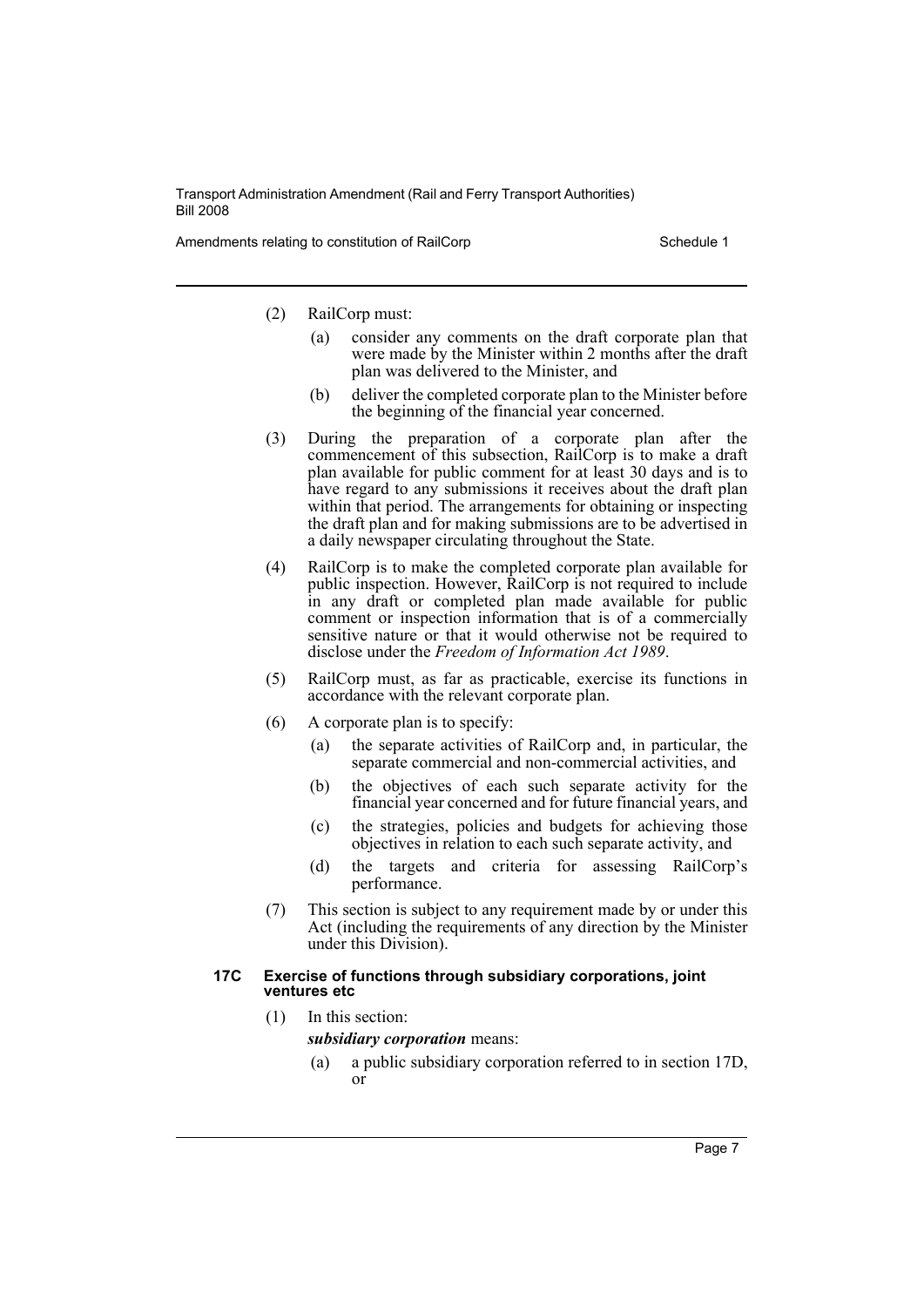- (b) a private subsidiary corporation referred to in section 17E.
- (2) Any function of RailCorp may be exercised:
	- (a) by RailCorp itself, or
	- (b) by a subsidiary corporation, or
	- (c) by RailCorp or a subsidiary corporation, or both, in a partnership, joint venture or other association with other persons or bodies.

#### **17D Public subsidiary corporations**

- (1) In this section: *public subsidiary corporation* means a corporation constituted in accordance with this section.
- (2) The regulations may constitute a corporation for the purposes of this section with the corporate name specified in the regulations.
- (3) A public subsidiary corporation:
	- (a) has such of the functions of RailCorp as are specified in the regulations or delegated to it under this Act, and
	- (b) is, for the purposes of any Act, a NSW government agency.
- (4) The provisions of or made under this Act or any other Act relating to RailCorp apply to and in respect of a public subsidiary corporation in such manner and to such extent as are prescribed by the regulations.
- (5) With the approval of the Minister:
	- (a) RailCorp may transfer any of its assets, rights or liabilities to a public subsidiary corporation, and
	- (b) a public subsidiary corporation may transfer any of its assets, rights or liabilities to RailCorp or to another public subsidiary corporation.
- (6) The regulations may make provision for or with respect to the vesting of those assets, rights and liabilities in the transferee without any transfer, conveyance or assignment.
- (7) A public subsidiary corporation is dissolved by the repeal of the regulations by which it is constituted (unless continued in existence by the regulations), and on any such dissolution the assets, rights and liabilities of the corporation become the assets, rights and liabilities of RailCorp.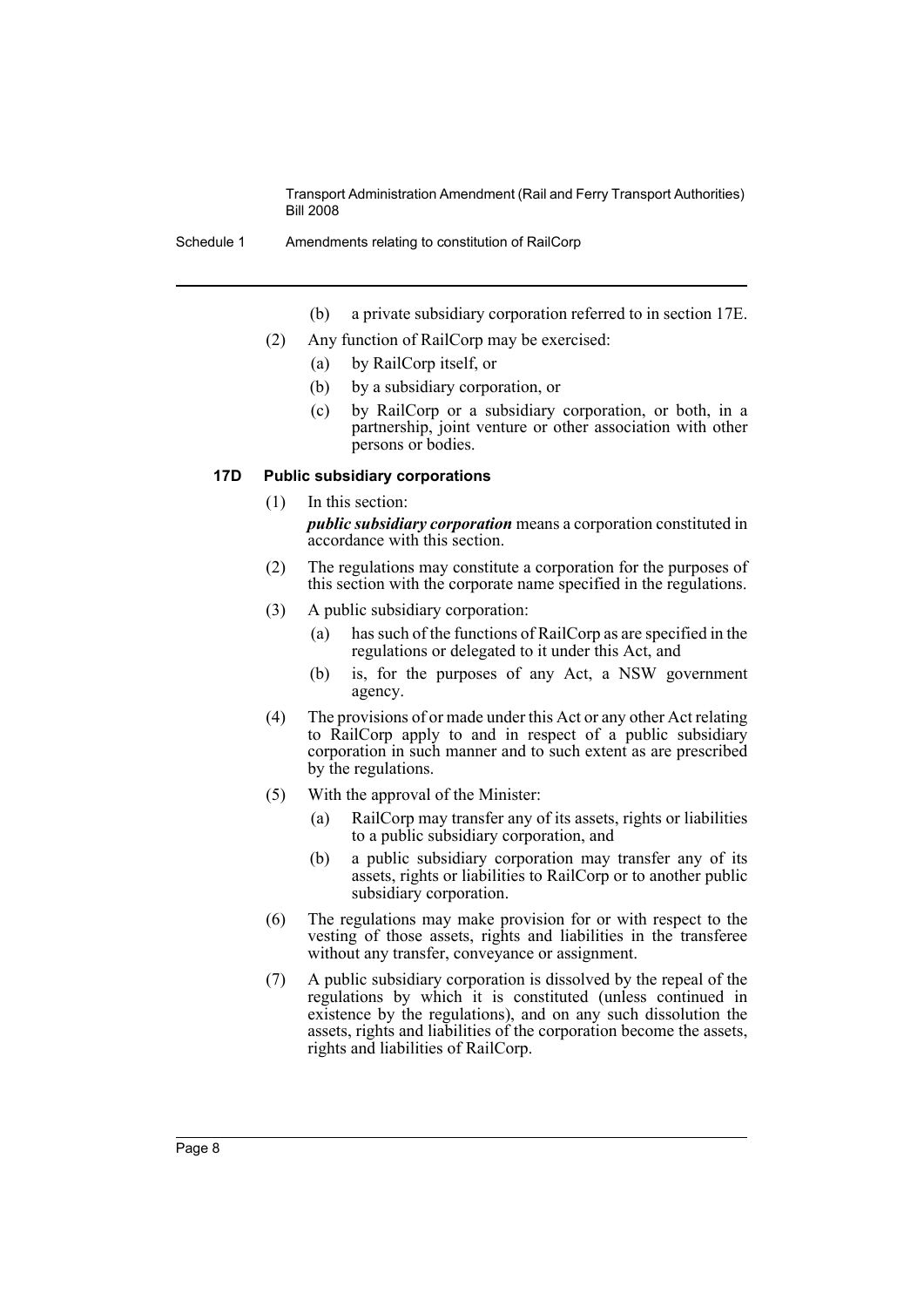Amendments relating to constitution of RailCorp **Schedule 1** Schedule 1

### **17E Private subsidiary corporations etc**

(1) In this section:

*private corporation* means a corporation within the meaning of the *Corporations Act 2001* of the Commonwealth formed in or outside New South Wales.

*private subsidiary corporation* means a private corporation in which RailCorp has a controlling interest.

- (2) RailCorp may, subject to subsection (3):
	- (a) form, or participate in the formation of, private corporations, and
	- (b) acquire interests in private corporations, and
	- (c) sell or otherwise dispose of interests in private corporations,

whether or not the activities or proposed activities of any such private corporation are related to rail services.

- (3) RailCorp must not, without the approval of the Minister:
	- (a) form, or participate in the formation of, a private subsidiary corporation, or
	- (b) acquire an interest in a private corporation so that, as a result of the acquisition, the corporation becomes a private subsidiary corporation, or
	- (c) sell or otherwise dispose of any interest in a private subsidiary corporation so that, as a result of the sale or disposal, it ceases to be a private subsidiary corporation.
- (4) A private subsidiary corporation is not a NSW government agency.

### **17F Delegation of functions of RailCorp**

- (1) RailCorp may delegate to an authorised person any of its functions, other than this power of delegation.
- (2) A delegate may sub-delegate to an authorised person any function delegated by RailCorp if the delegate is authorised in writing to do so by RailCorp.
- (3) In this section, *authorised person* means:
	- (a) an officer of RailCorp, or
	- (b) a person of a class prescribed by the regulations or approved by the RailCorp Board.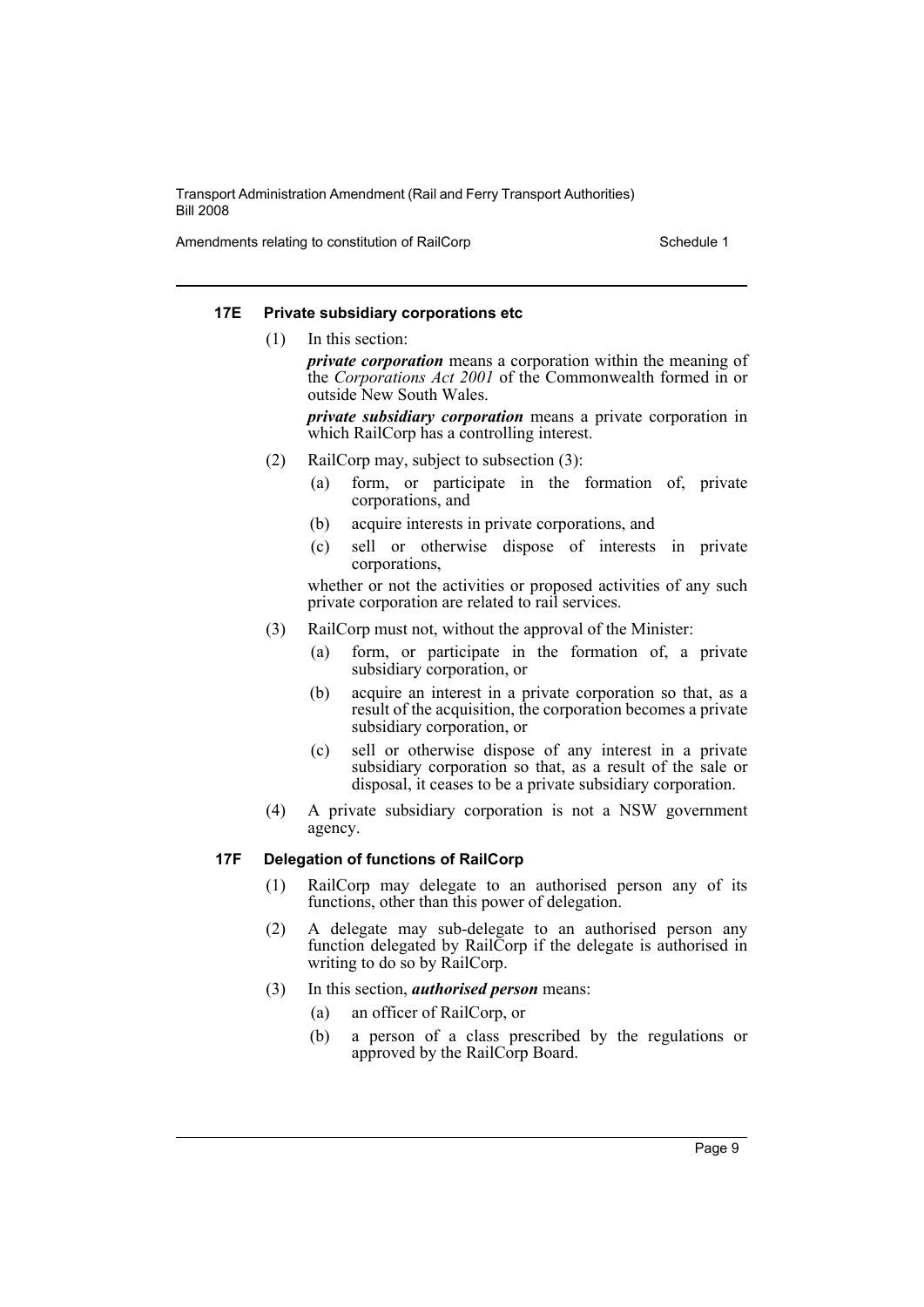Schedule 1 Amendments relating to constitution of RailCorp

### **[9] Section 29 Ministerial control**

Insert after section 29 (6):

- $(6A)$  Subsections  $(3)$ – $(6)$  do not apply to a direction that may cause the State Transit Authority to suffer a significant financial loss as a result of complying with that direction if:
	- (a) the Minister decides that the direction is warranted on grounds involving urgency or public safety, and
	- (b) the direction is given after consultation with the Treasurer.
- (6B) The Treasurer may approve of any financial loss resulting from a direction referred to in subsection (6A) being reimbursed from public revenue.

### **[10] Section 56 Application of Division**

Insert in appropriate order:

(2) This Division does not apply to RailCorp.

### **[11] Part 7, Division 1A**

Insert after Division 1:

# **Division 1A Staff of RailCorp**

### **58A Employment of staff**

RailCorp may employ such staff as it requires to exercise its functions.

### **58B Salary, conditions etc of staff**

RailCorp may fix the salary, wages and conditions of employment of its staff in so far as they are not fixed by or under any other Act or law.

# **58C Regulations relating to RailCorp staff**

- (1) The regulations may make provision for or with respect to the employment of the staff of RailCorp, including the conditions of employment and the discipline of any such staff.
- (2) Any such regulations relating to the conditions of employment or the discipline of staff:
	- (a) have effect subject to any relevant award made by a competent industrial tribunal and to any industrial agreement to which RailCorp is a party, and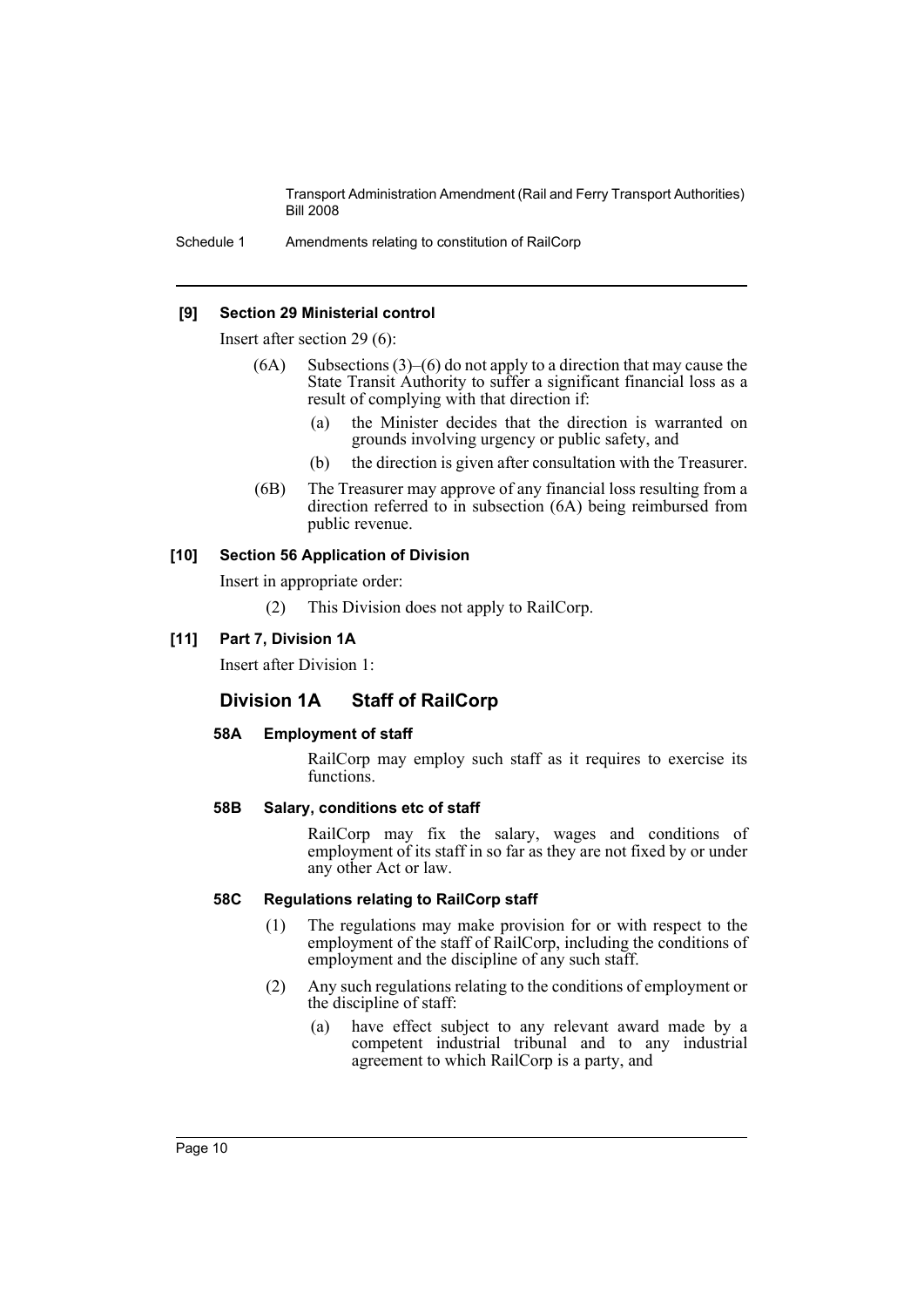Amendments relating to constitution of RailCorp Schedule 1

- (b) have effect despite any determination of RailCorp under section 58B, and
- (c) may provide for appeals by members of staff in connection with their employment, including appeals to a Transport Appeal Board constituted under the *Transport Appeal Boards Act 1980*, and
- (d) have effect subject to Part 3.1 of the *Public Sector Employment and Management Act 2002*.
- (3) Chapter 1A of the *Public Sector Employment and Management* Act 2002 does not apply to the employment of staff under this Division.

### **[12] Part 8, Division 1**

Insert before Division 2:

# **Division 1 Financial provisions relating to RailCorp**

### **69 RailCorp Fund**

There is established in the Special Deposits Account a fund called the RailCorp Fund.

# **70 Payments into RailCorp Fund**

There is to be paid into the RailCorp Fund:

- (a) all money received by or on account of RailCorp, and
- (b) all money advanced by the Treasurer for the Fund, and
- (c) all money appropriated by Parliament for the purposes of RailCorp, and
- (d) all fines and penalties recovered for offences under the regulations under section 91, or under section 95 of the *Rail Safety Act 2002* or under section 131 of the *Rail Safety* Act 2008, in connection with railway services operated by RailCorp (but only if proceedings or penalty notices for the offences were instituted or issued by RailCorp or an employee of RailCorp), and
- (e) the proceeds of the investment of money in the Fund, and
- (f) all other money required by or under this or any other Act to be paid into the Fund.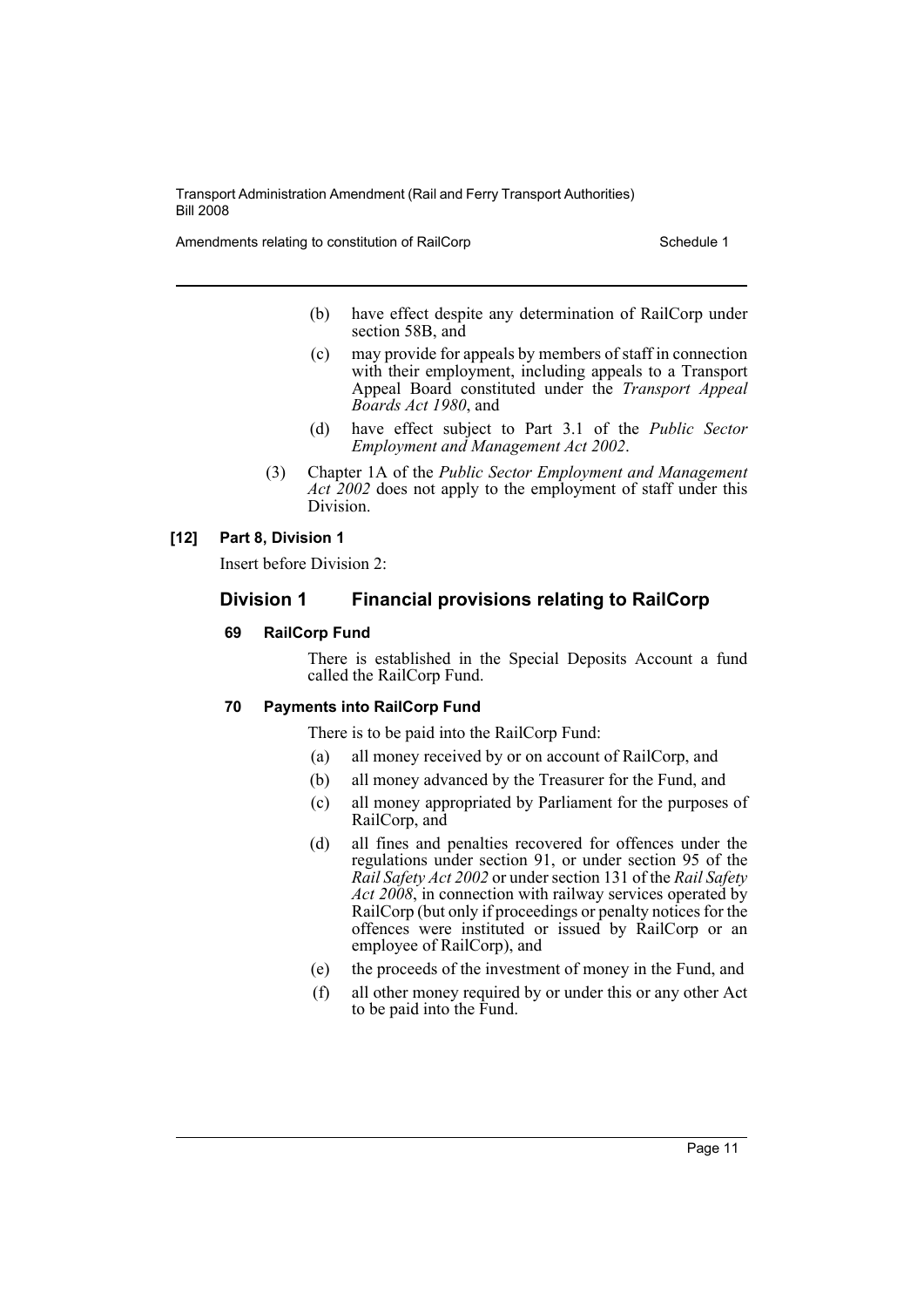Schedule 1 Amendments relating to constitution of RailCorp

### **71 Payments from RailCorp Fund**

There is to be paid from the RailCorp Fund:

- (a) all payments made on account of RailCorp or otherwise required to meet expenditure incurred in relation to the functions of RailCorp, and
- (b) all other payments required by or under this or any other Act to be paid from the Fund.
- **[13] Section 86 Ministerial supervision of orders fixing charges** Omit "section 29 of" from section 86 (3).
- **[14] Section 88 Free or subsidised railway, bus or ferry travel** Omit "section 29 of" from section 88 (5).
- **[15] Section 107 Definition of "transport authority"**
	- Insert before section 107 (1) (a1):
		- (a) RailCorp, or
- **[16] Section 107 (2)**

Omit "RailCorp and".

# **[17] Section 112 Personal liability of certain persons**

Insert "RailCorp," after "State Transit Authority," in the definition of *member of a transport authority* in section 112 (2).

# **[18] Section 112 (2), definition of "transport authority"**

Insert after paragraph (a3) of the definition: (a4) the RailCorp Board, and

# **[19] Schedule 1, heading**

Omit "**State Transit Authority Board**". Insert instead "**Boards**".

# **[20] Schedule 1**

Omit "Sections 9 (4)". Insert instead "Sections 13 (4)".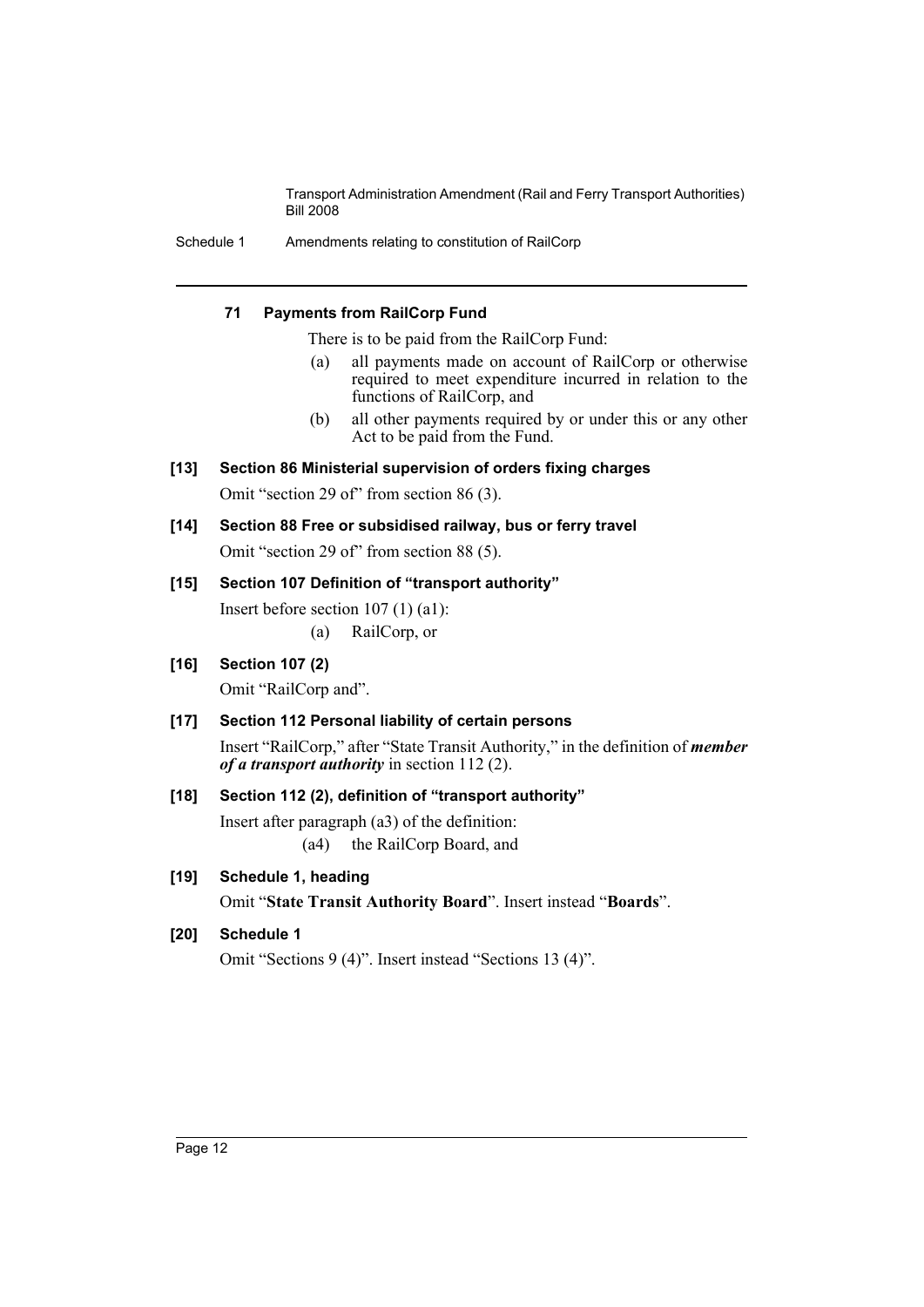Amendments relating to constitution of RailCorp **Schedule 1** Schedule 1

# **[21] Schedule 1, clause 1**

Omit the definition of *Board*. Insert instead:

*Board* means the following Boards:

- (a) the State Transit Authority Board,
- (b) the RailCorp Board.

### **[22] Schedule 1, clause 1, definition of "Chief Executive"**

Insert "or RailCorp" after "State Transit Authority".

### **[23] Schedule 1, clause 10**

Omit clause 10 (1). Insert instead:

(1) The *Public Sector Employment and Management Act 2002* does not apply to the appointment of an appointed member and an appointed member is not, as such a member, subject to that Act (except Chapter 5).

### **[24] Schedule 2 Provisions relating to Chief Executives**

Omit "Sections 11 (3), 19Y (2)". Insert instead "Sections 15 (2)".

### **[25] Schedule 2, clause 1**

Insert ", the Chief Executive of RailCorp" after "State Transit Authority" in the definition of *Chief Executive*.

### **[26] Schedule 2, clause 1A**

Omit "Part 2A of the *Public Sector Management Act 1988*, but is not subject to Part 2".

Insert instead "Part 3.1 of the *Public Sector Employment and Management Act 2002*, but is not subject to Chapter 2".

### **[27] Schedule 6 Transfer of certain staff**

Insert in alphabetical order in clause 1:

*former ITSRR staff* means the members of staff of the ITSRR who, after the commencement of clause 11E, are transferred to the Ministry of Transport by an order made under this Schedule. *ITSRR* means the Independent Transport Safety and Reliability Regulator.

### **[28] Schedule 6, clause 1, definition of "former RailCorp staff"**

Insert "or who, after the commencement of clause 11E, are transferred to the Ministry of Transport by an order under this Schedule" after "Schedule".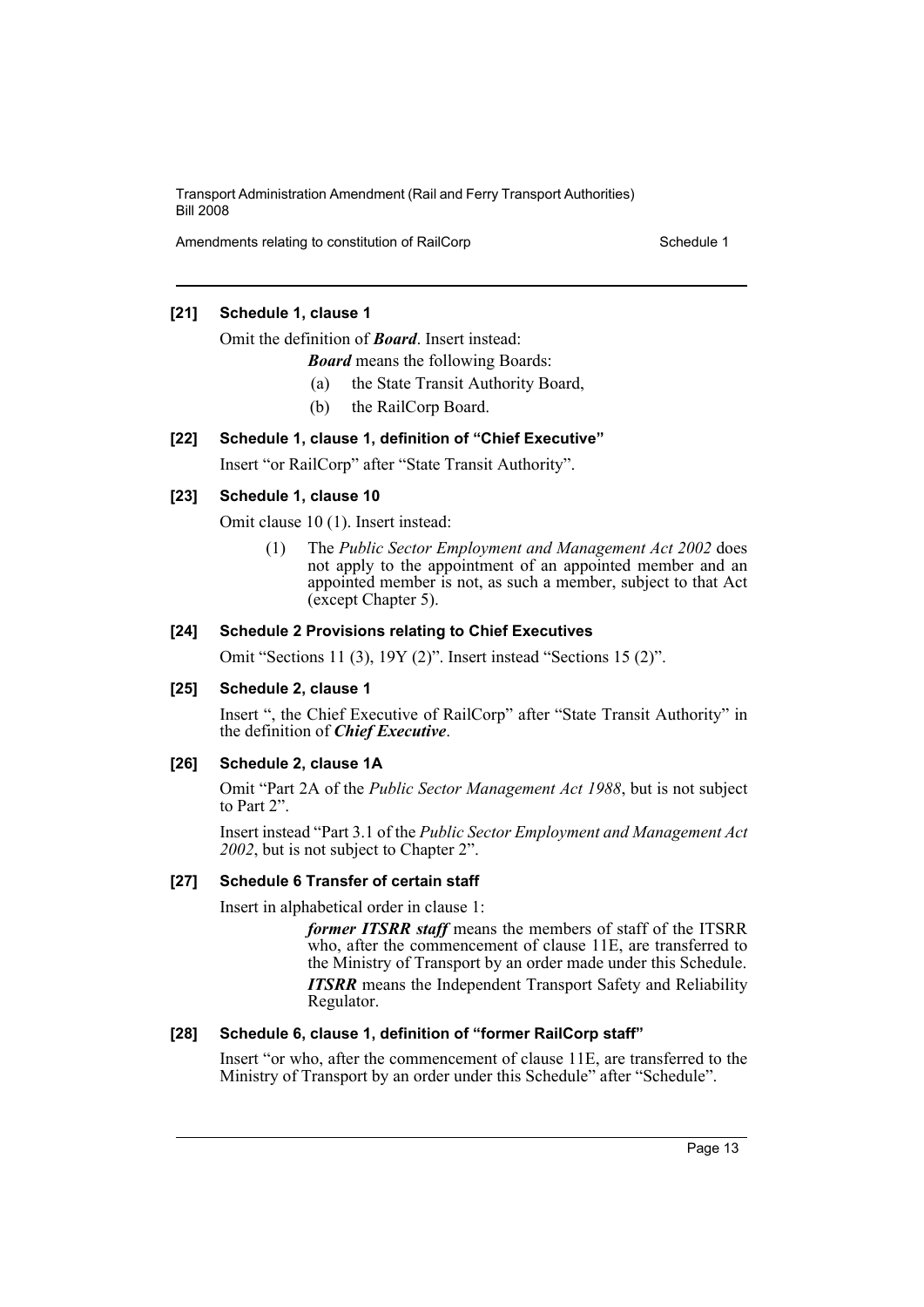Schedule 1 Amendments relating to constitution of RailCorp

### **[29] Schedule 6, Part 3, heading**

Omit "**of SRA and RIC staff**". Insert instead "**of other staff**".

### **[30] Schedule 6, clause 11E**

Insert after clause 11D:

### **11E Transfer of RailCorp and ITSRR staff to MOT**

- (1) The Minister may, by order in writing, provide that such staff of RailCorp or ITSRR as are specified or described in the order are transferred to the Ministry of Transport.
- (2) A person who is the subject of an order under this clause is taken for all purposes as having become a member of staff of the Ministry of Transport, in accordance with the terms of the order, on the day specified in the order.

### **[31] Schedule 6, Part 4, heading**

Insert before clause 12:

# **Part 4 General**

**[32] Schedule 6, clauses 12 (1) and 13 (1) and (3)**

Insert ", former ITSRR staff" after "former OCG staff" wherever occurring.

### **[33] Schedule 6, clause 15 (2)**

Insert "ITSRR," after "RailCorp,".

# **[34] Schedule 7 Savings, transitional and other provisions**

Insert at the end of clause 2 (1):

*Transport Administration Amendment (Rail and Ferry Transport Authorities) Act 2008*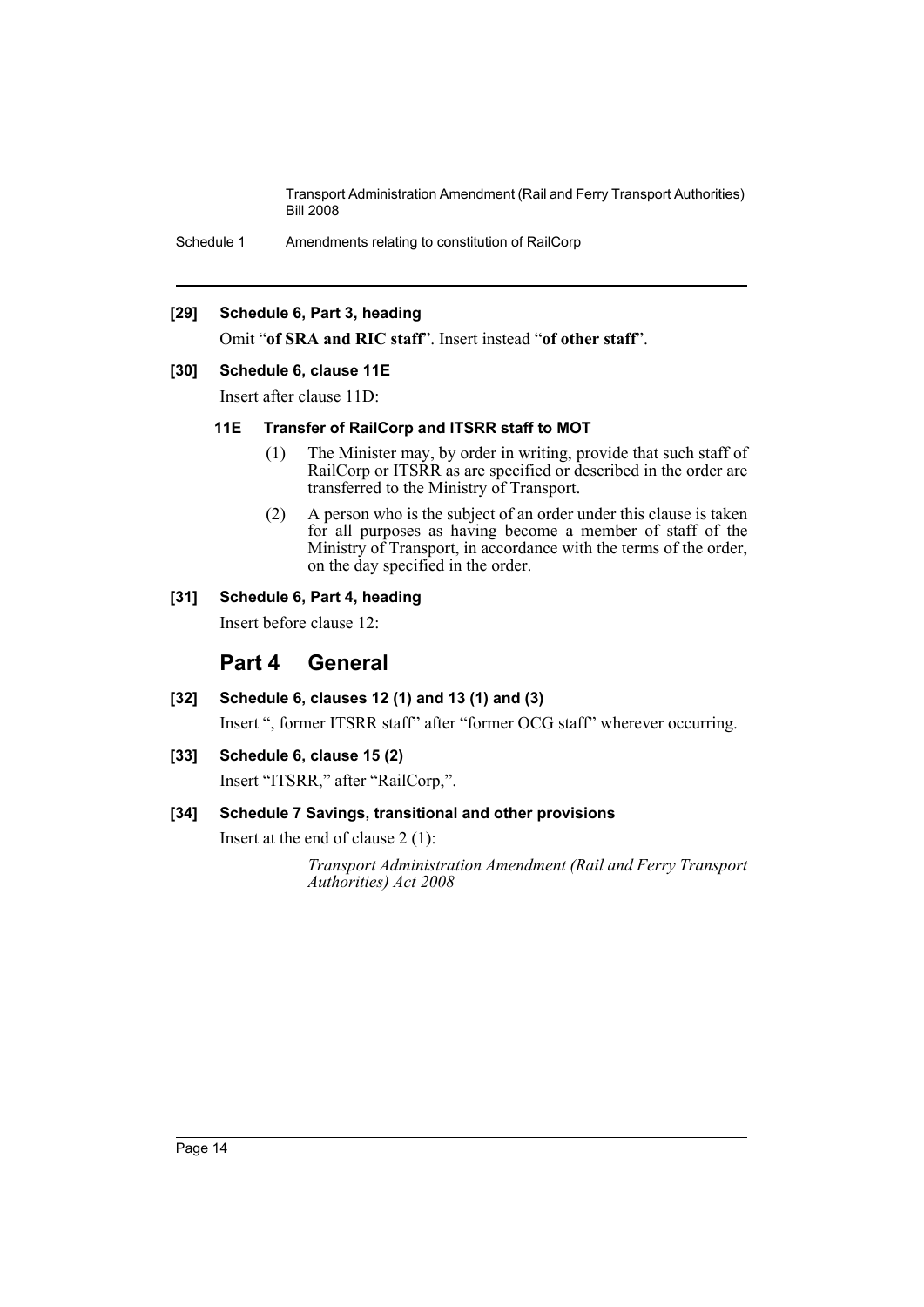Amendments relating to constitution of RailCorp Schedule 1

### **[35] Schedule 7**

Insert at the end of the Schedule with appropriate Part and clause numbering:

# **Part Provisions consequent on enactment of Transport Administration Amendment (Rail and Ferry Transport Authorities) Act 2008**

# **Division 1 Preliminary**

# **Definition**

In this Part:

*2008 amending Act* means the *Transport Administration Amendment (Rail and Ferry Transport Authorities) Act 2008*.

# **[36] Schedule 7**

Insert with appropriate Division and clause numbering in the Part inserted by item [35]:

# **Division Provisions relating to constitution of RailCorp**

# **Continuity of RailCorp**

RailCorp, as constituted under this Act immediately after the substitution of section 4 (2) by the 2008 amending Act, is for all purposes (including the rules of private international law) a continuation of, and the same legal entity as, RailCorp as constituted immediately before that substitution.

### **Existing Chief Executive Officer of RailCorp**

- (1) The person who, immediately before the commencement of section 15 (as inserted by the 2008 amending Act), held office as chief executive officer of RailCorp is taken to have been appointed as Chief Executive Officer of RailCorp under that section:
	- (a) for the balance of the term of office for which the person was so appointed before the commencement of that section, and
	- (b) on the same terms and conditions as the person was so determined.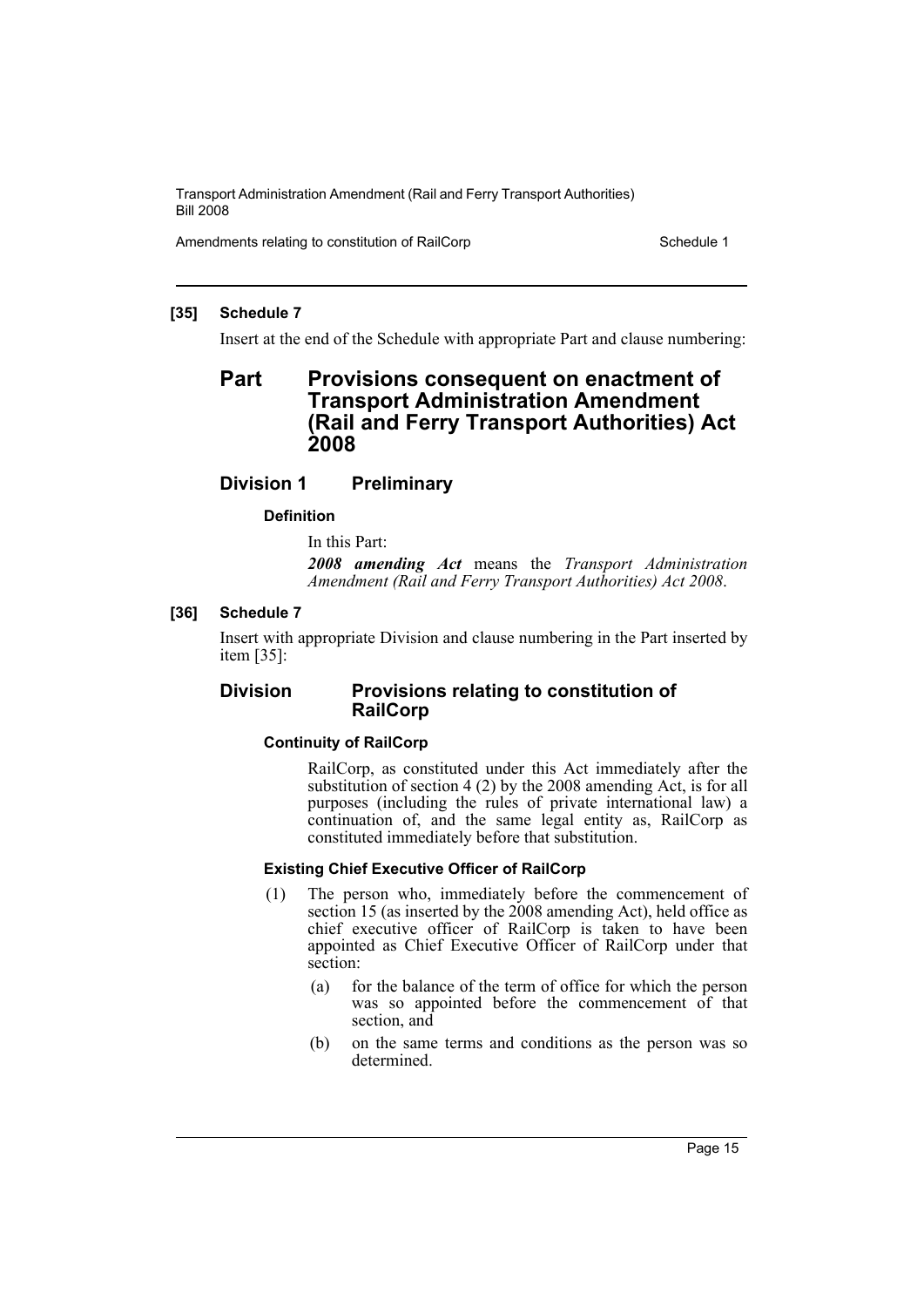- Schedule 1 Amendments relating to constitution of RailCorp
	- (2) The Minister may, by order, vary the terms and conditions of the appointment of the Chief Executive Officer as continued by this clause, having regard to terms and conditions of appointment of members of the Chief Executive Service under the *Public Sector Employment and Management Act 2002*.

### **Existing Board members**

- (1) An existing Board member of RailCorp ceases to hold office on the commencement of section 13, as inserted by the 2008 amending Act, but is eligible (if otherwise qualified) to be appointed as a member of the RailCorp Board.
- (2) A person who so ceases to hold office is not entitled to any remuneration or compensation because of the loss of the office.
- (3) In this clause: *existing Board member* means a person (other than the Chief

Executive Officer) who held office as a member of the Board of RailCorp immediately before the commencement of section 13, as inserted by the 2008 amending Act.

### **Corporate plan**

- (1) RailCorp is to prepare its first corporate plan, in accordance with section 17B as inserted by the 2008 amending Act, within the period approved by the Minister for the purposes of this clause.
- (2) The statement of corporate intent applicable to RailCorp under the *State Owned Corporations Act 1989* immediately before the commencement of section 17B continues to apply to RailCorp until RailCorp complies with that section, subject to any direction of the Minister.

# **1.2 State Owned Corporations Act 1989 No 134**

# **Schedule 5 Statutory SOCs**

Omit "Rail Corporation New South Wales".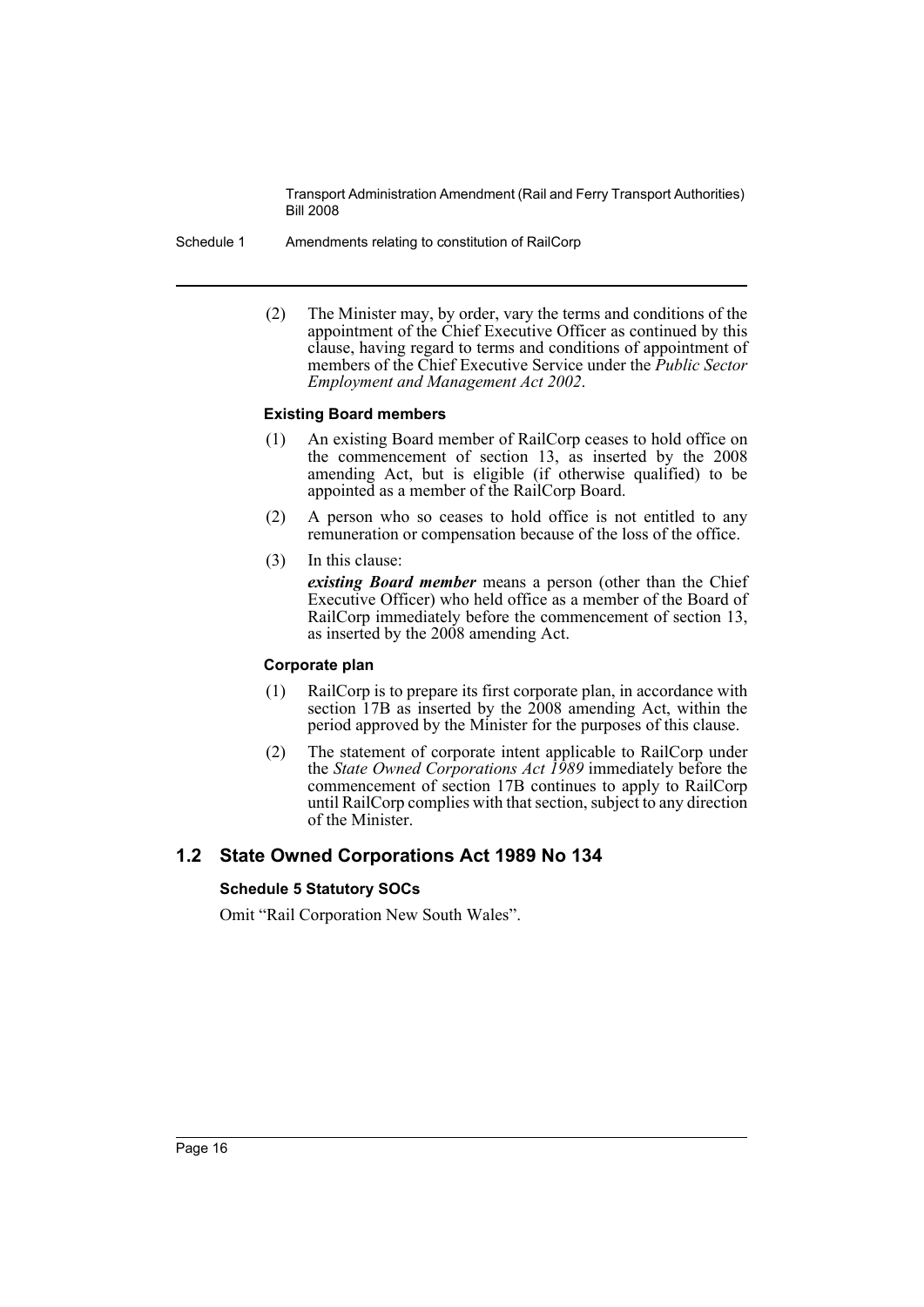Amendments relating to rail passenger services Schedule 2 Schedule 2

# <span id="page-17-0"></span>**Schedule 2 Amendments relating to rail passenger services**

(Section 3)

# **2.1 Passenger Transport Act 1990 No 39**

### **[1] Section 3 Definitions**

Insert in alphabetical order in section 3 (1):

*rail passenger service* means the carriage of passengers for a fare or other consideration by rail, but does not include any rail passenger service of a class prescribed for the purposes of this definition.

*rail services contract* means a contract entered into under section 28K.

### **[2] Section 4 Objects**

Insert at the end of section 4 (c):

(d) to provide for rail services contracts between RailCorp and the Director-General, and

### **[3] Part 3, heading**

Insert "**and rail passenger services**" after "**services**".

### **[4] Part 3, Division 4**

Insert after Division 3:

### **Division 4 Rail services**

### **28K Rail services contract for rail services**

- (1) The terms and conditions on which rail services are to be carried out by RailCorp are to be set out in a contract entered into between RailCorp and the Director-General (on behalf of the Crown).
- (2) In this Division, *rail services* means:
	- (a) rail passenger services and any bus services (other than regular passenger services) operated by RailCorp, and
	- (b) the carrying out of functions as a rail infrastructure owner (within the meaning of the *Transport Administration Act 1988*), and
	- (c) the provision of access and network control services.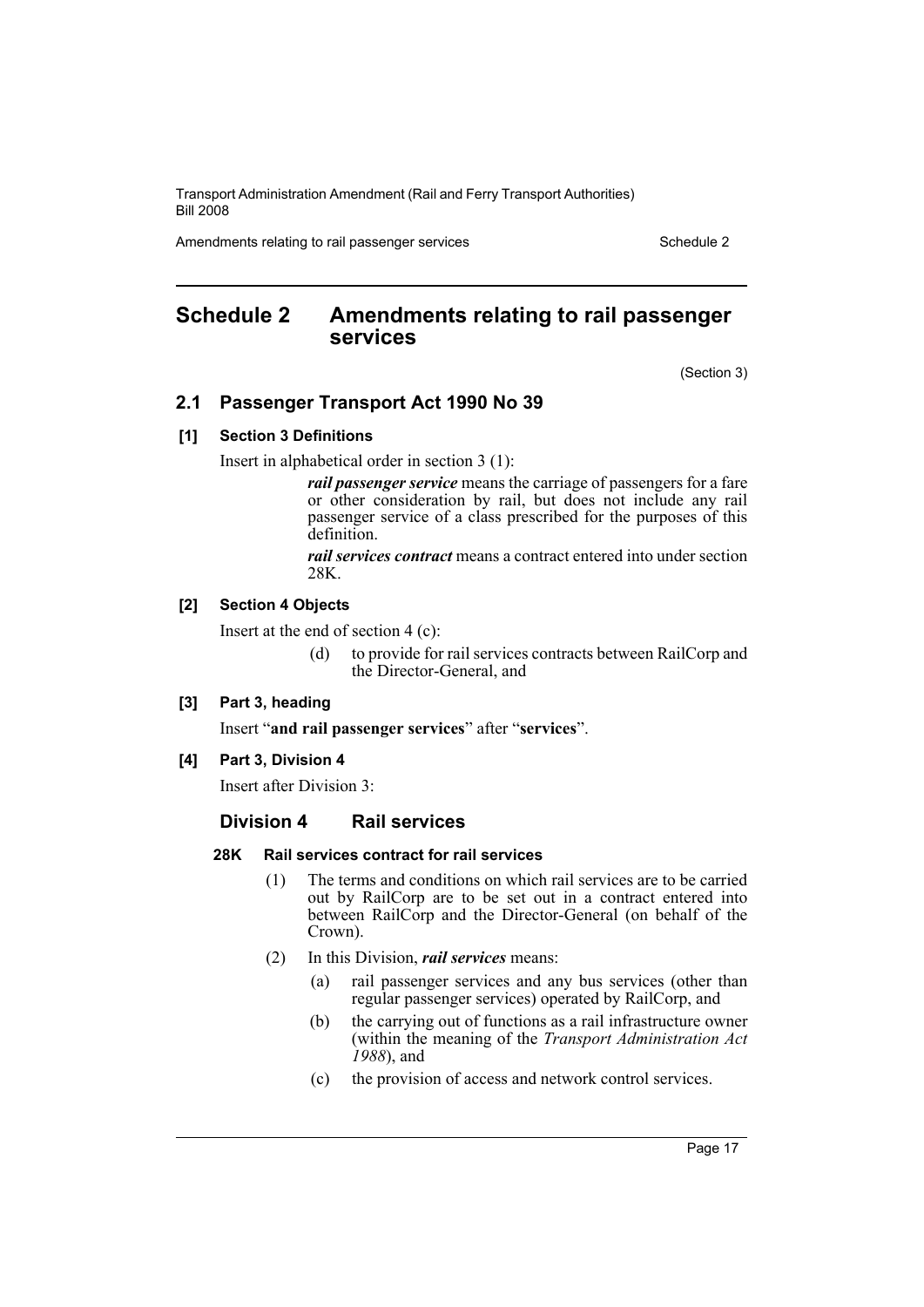- (3) A rail services contract is to be for a term not exceeding 8 years.
- (4) A rail services contract may be renewed from time to time in accordance with any provision of the contract concerning renewal.
- (5) Provision for rail services in accordance with this section may be made in one or more rail services contracts.
- (6) The regulations may provide for matters that are to be included in rail services contracts.

### **28L Performance standards**

- (1) A rail services contract is to provide for performance standards to be observed by RailCorp.
- (2) Without limiting subsection (1), the performance standards may include any model performance standards for rail services that the Director-General may, by order published in the Gazette, approve from time to time.

#### **[5] Section 48 Review of decisions concerning service contracts**

Insert "or a rail services contract" after "regular bus service" in section 48 (2).

### **[6] Section 53 Exchange of information**

Insert "or a rail passenger service" after "ferry" in section 53 (2) (b).

# **[7] Schedule 3 Savings and transitional provisions**

Insert at the end of clause 2 (1):

*Transport Administration Amendment (Rail and Ferry Transport Authorities) Act 2008*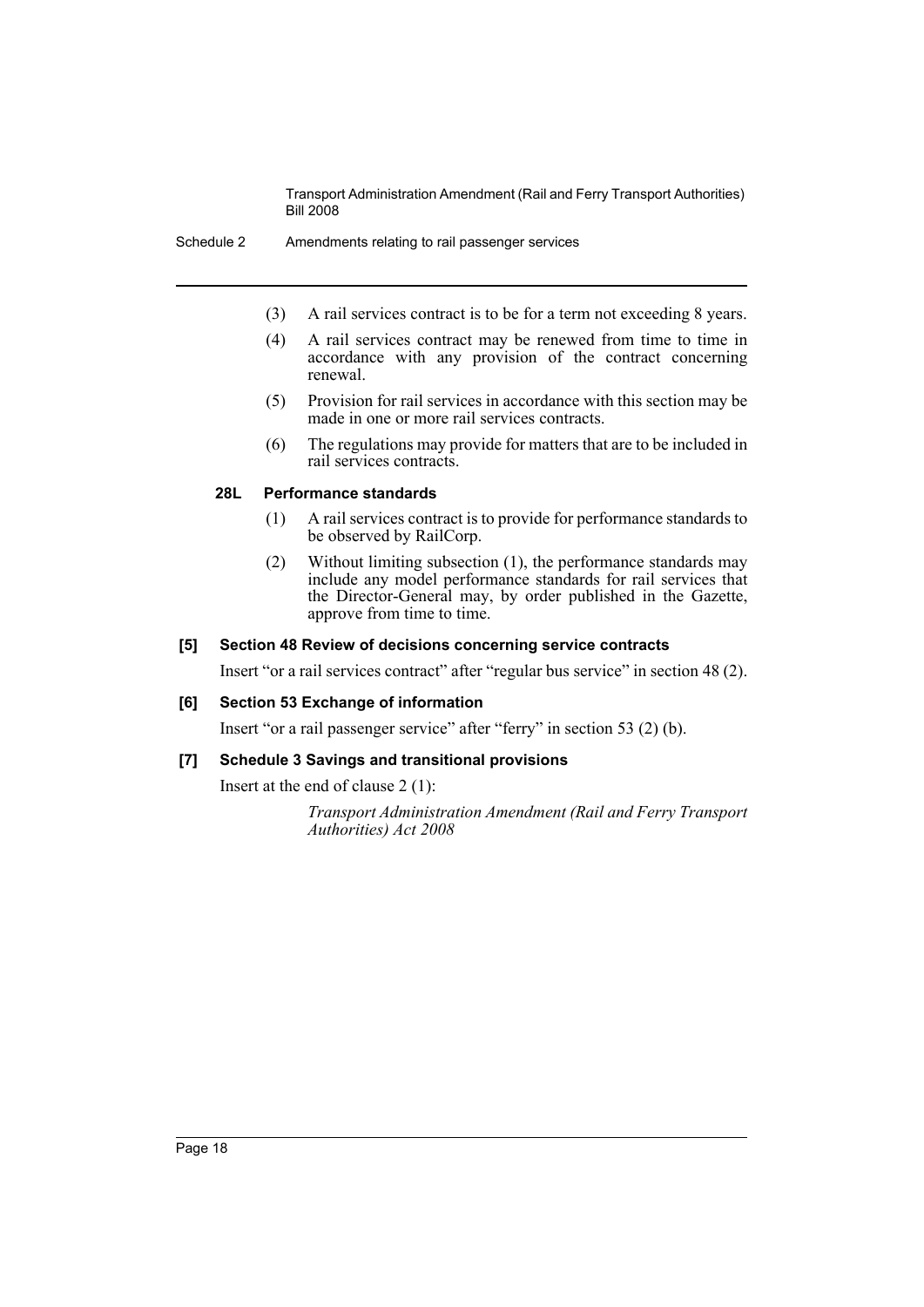Amendments relating to rail passenger services Schedule 2 Schedule 2

### **[8] Schedule 3**

Insert at the end of the Schedule with appropriate Part and clause numbering:

# **Part Provisions consequent on enactment of Transport Administration Amendment (Rail and Ferry Transport Authorities) Act 2008**

# **Division 1 Preliminary**

# **Definition**

In this Part:

*2008 amending Act* means the *Transport Administration Amendment (Rail and Ferry Transport Authorities) Act 2008*.

# **[9] Schedule 3**

Insert with appropriate Division and clause numbering in the Part inserted by item [8]:

# **Division Provisions relating to rail services contracts**

### **Rail services contracts**

- (1) RailCorp may continue to carry on a rail passenger service and provide other rail services (within the meaning of Division 4 of Part 3 of the Act, as inserted by the 2008 amending Act) without a rail services contract until such a contract is entered into.
- (2) This clause ceases to have effect 2 years after the commencement of Division 4 of Part 3 of the Act, as inserted by the 2008 amending Act, or on such later day as may be prescribed by the regulations.

# **2.2 Transport Administration Act 1988 No 109**

### **[1] Section 38 Functions of ensuring provision of appropriate passenger services**

Insert after section 38 (3):

(4) Nothing in this section affects any obligation under the *Passenger Transport Act 1990* of a body referred to in subsection (3).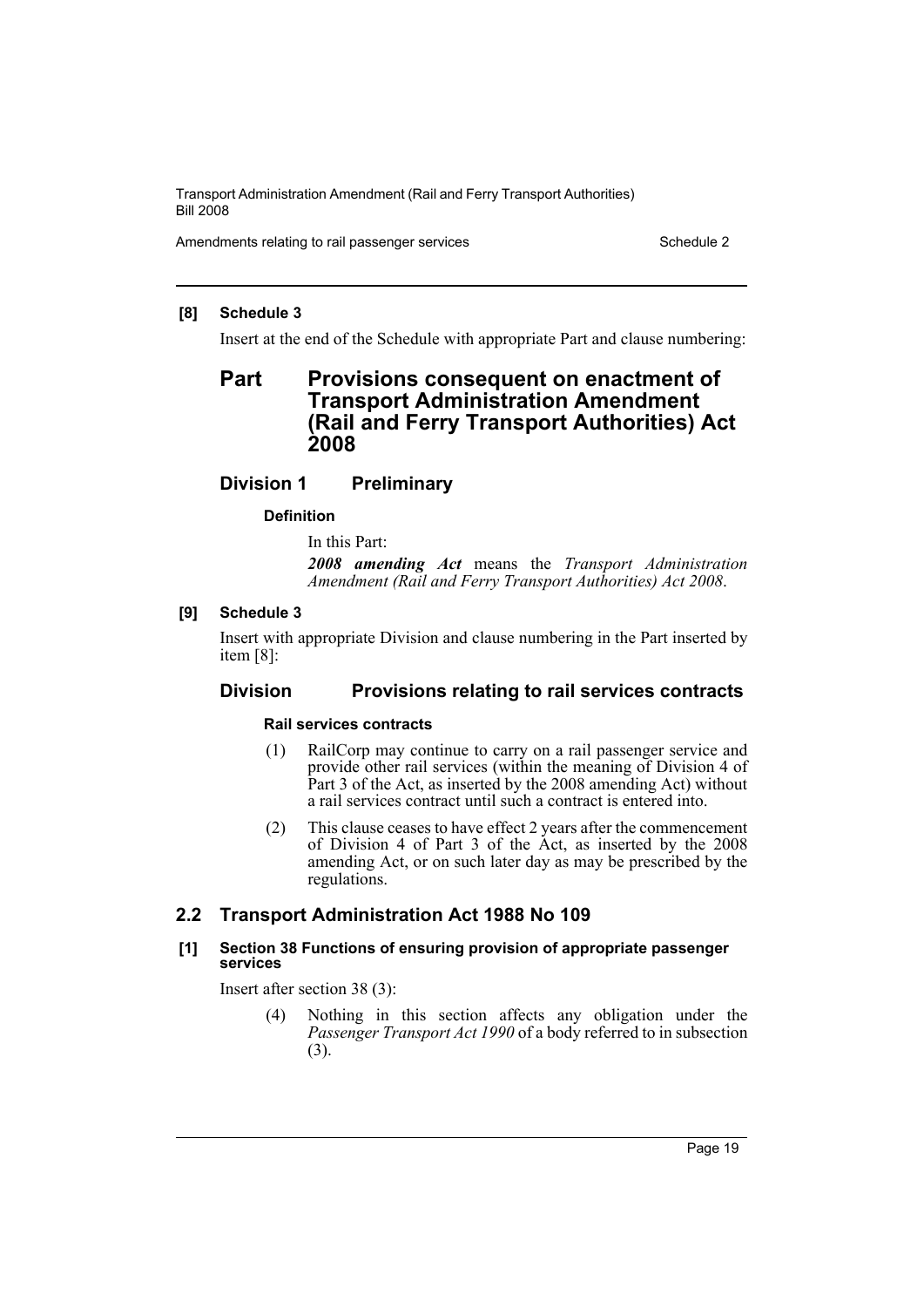Schedule 2 Amendments relating to rail passenger services

# **[2] Section 40 Delegation**

Insert "or the *Passenger Transport Act 1990*" after "Part" in section 40 (1).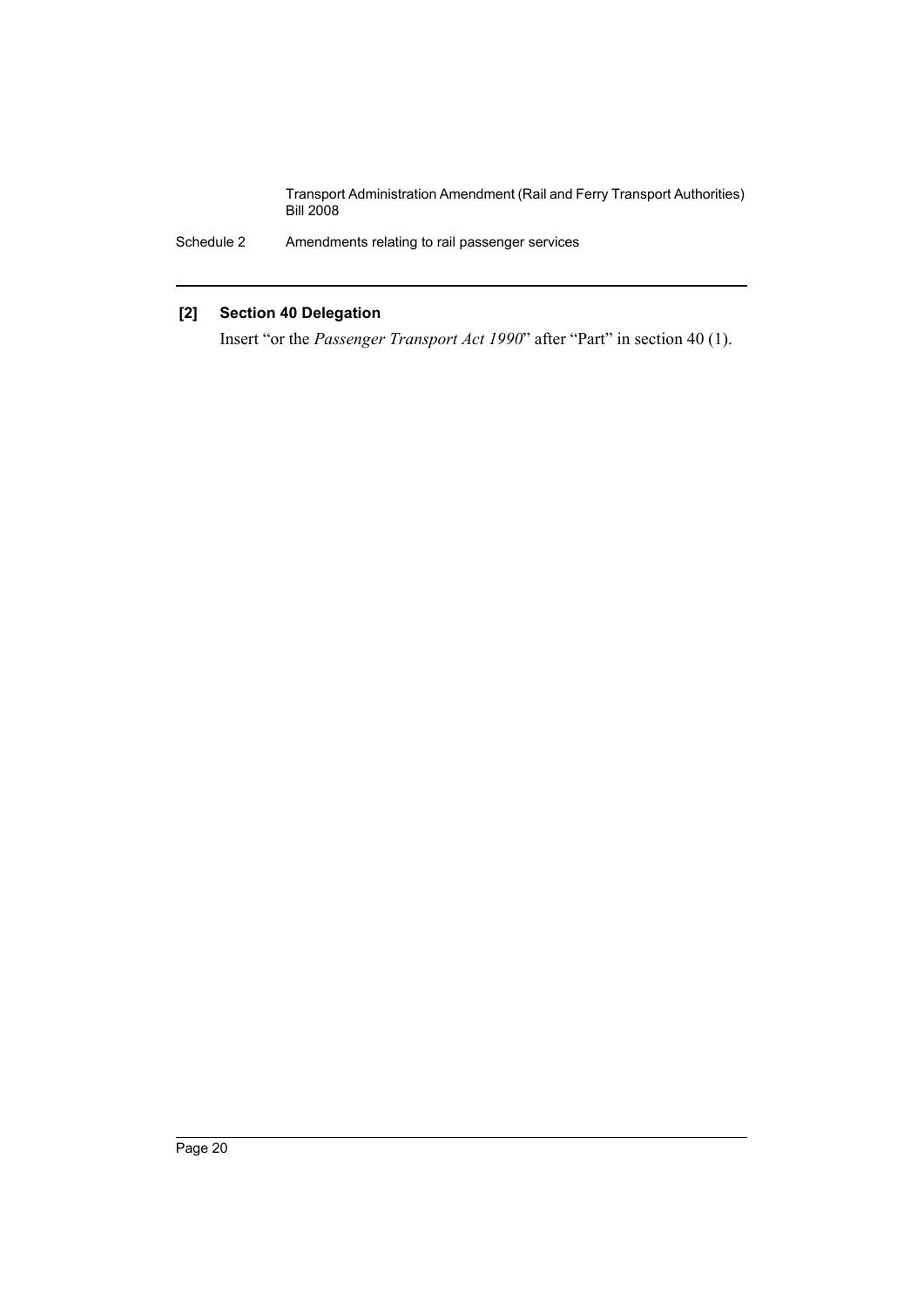Amendments relating to constitution of Sydney Ferries Schedule 3

# <span id="page-21-0"></span>**Schedule 3 Amendments relating to constitution of Sydney Ferries**

(Section 3)

# **3.1 Transport Administration Act 1988 No 109**

### **[1] Section 3 Definitions**

Insert "or Sydney Ferries" after "Roads and Traffic Authority" in the definition of *Authority* in section 3 (1).

### **[2] Part 3A, Division 1, heading**

Omit "**as statutory SOC**".

### **[3] Section 35A Constitution of Sydney Ferries**

Omit section 35A (2) and the note. Insert instead:

(2) Sydney Ferries is a NSW Government agency.

### **[4] Section 35B Objectives of Sydney Ferries**

Omit section 35B (4).

### **[5] Section 35E Other functions of Sydney Ferries**

Insert at the end of section 35E (2) (b):

, and

- (c) acquire and develop any land, and
- (d) acquire or build, and maintain or dispose of, any engines, vessels, vehicles, plant, machinery or equipment, and
- (e) make and enter into contracts or arrangements for the carrying out of works or the performance of services or the supply of goods or materials, and
- (f) make and enter into contracts or arrangements with any person for the operation by that person, on such terms as may be agreed on, of any of Sydney Ferries' ferry or other transport services or of any of Sydney Ferries' businesses, and
- (g) appoint agents, and act as agents for other persons.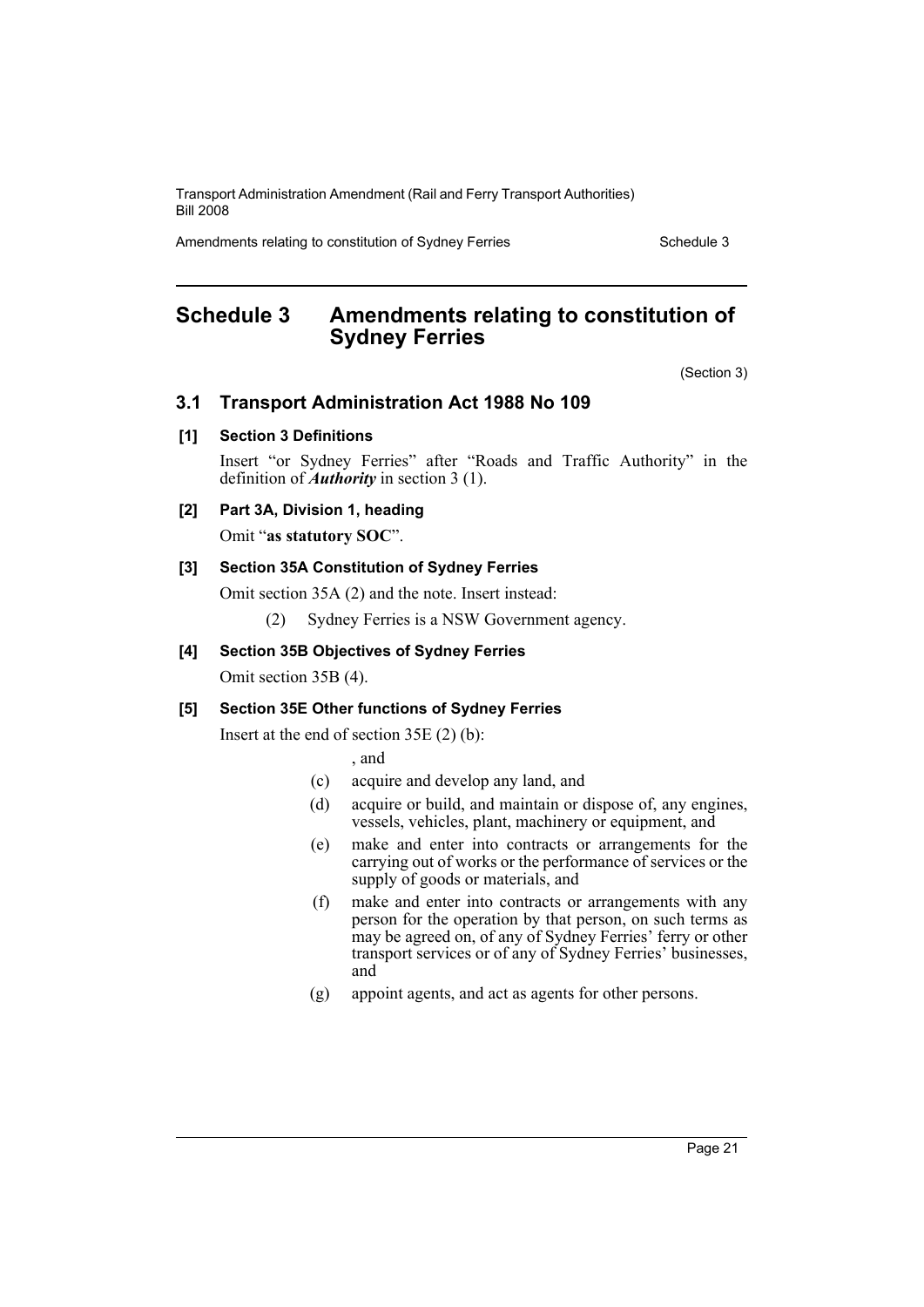Schedule 3 Amendments relating to constitution of Sydney Ferries

### **[6] Section 35EA**

Insert after section 35E:

### **35EA Sale, lease or other disposal of land**

- (1) Sydney Ferries may, with the approval of the Minister, sell, lease or otherwise dispose of any of its land.
- (2) Despite subsection (1), the approval of the Minister is not required:
	- (a) for any lease for a term not exceeding 5 years, or
	- (b) for a sale, lease or other disposal of land not exceeding such value, or in such circumstances, as the Minister may determine from time to time.
- (3) The Minister may delegate the power of approval under this section to the Director-General, a member of staff of the Ministry of Transport or a person of a class prescribed by the regulations.

### **[7] Section 35G Effect of Division**

Omit "the *State Owned Corporations Act 1989*,".

### **[8] Part 3A, Division 4**

Omit Divisions 4 and 5. Insert instead:

### **Division 4 Management of Sydney Ferries**

### **35H Constitution of Sydney Ferries Board**

- (1) There is constituted a Sydney Ferries Board.
- (2) The Board is to consist of:
	- (a) the Chief Executive Officer of Sydney Ferries, and
	- (b) not fewer than 4 and not more than 7 members appointed by the Minister.
- (3) The persons appointed by the Minister must each or together have such expertise as the Minister considers necessary in order to realise the principal objectives of Sydney Ferries.
- (4) Schedule 1 has effect with respect to the constitution and procedure of the Board.

### **35I Board to determine policies of Sydney Ferries**

(1) The Sydney Ferries Board has the function of determining the policies of Sydney Ferries.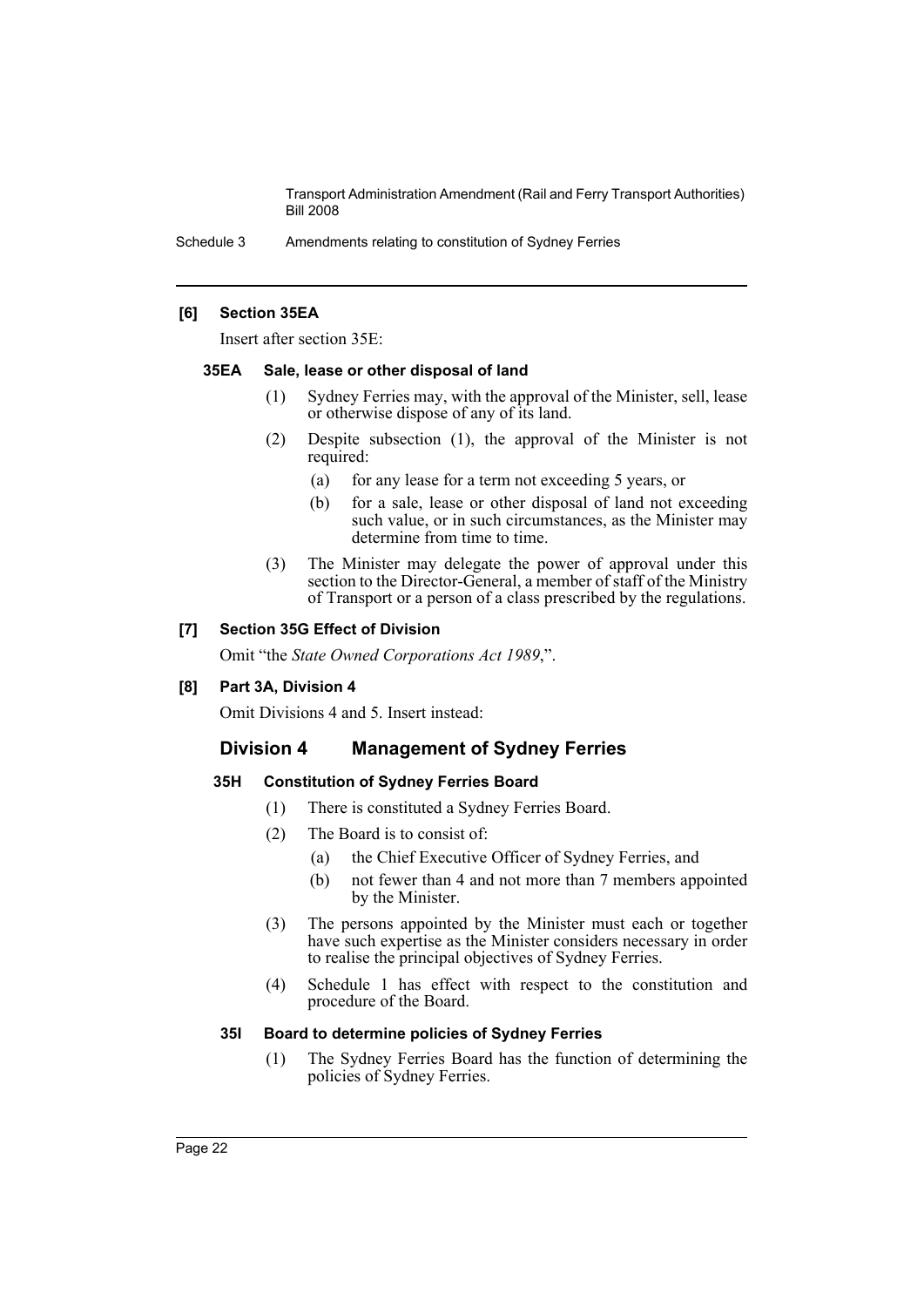Amendments relating to constitution of Sydney Ferries Schedule 3

(2) In exercising that function, the Board is, as far as practicable, to ensure that the activities of Sydney Ferries are carried out properly and efficiently.

### **35J Chief Executive Officer of Sydney Ferries**

- (1) The Governor may appoint a Chief Executive Officer of Sydney Ferries.
- (2) Schedule 2 has effect with respect to the Chief Executive Officer.

### **35K Chief Executive Officer to manage Sydney Ferries**

- (1) The affairs of Sydney Ferries are to be managed and controlled by the Chief Executive Officer of Sydney Ferries in accordance with the policies of the Sydney Ferries Board.
- (2) Any act, matter or thing done in the name of, or on behalf of, Sydney Ferries by the Chief Executive Officer is taken to have been done by Sydney Ferries.

### **35L Ministerial control**

- (1) The Minister may give the Sydney Ferries Board written directions in relation to the exercise of Sydney Ferries' functions.
- (2) Subject to this section, the Board and the Chief Executive Officer of Sydney Ferries must ensure that Sydney Ferries complies with any such direction.
- (3) If Sydney Ferries considers that:
	- (a) Sydney Ferries would suffer a significant financial loss as a result of complying with any such direction, and
	- (b) the direction is not in the commercial interests of Sydney **Ferries**

the Board may request the Minister to review the direction.

- (4) A request for a review must be made within 7 days after the direction is given or within such other reasonable period as the Minister determines.
- (5) If the Board requests a review, Sydney Ferries is not required to comply with the direction until notified of the Minister's decision following the review.
- (6) Following the review the Minister may confirm or revoke the direction, but the Minister must not confirm the direction unless:
	- (a) the Minister has estimated the financial loss concerned from information supplied by Sydney Ferries or from other sources, and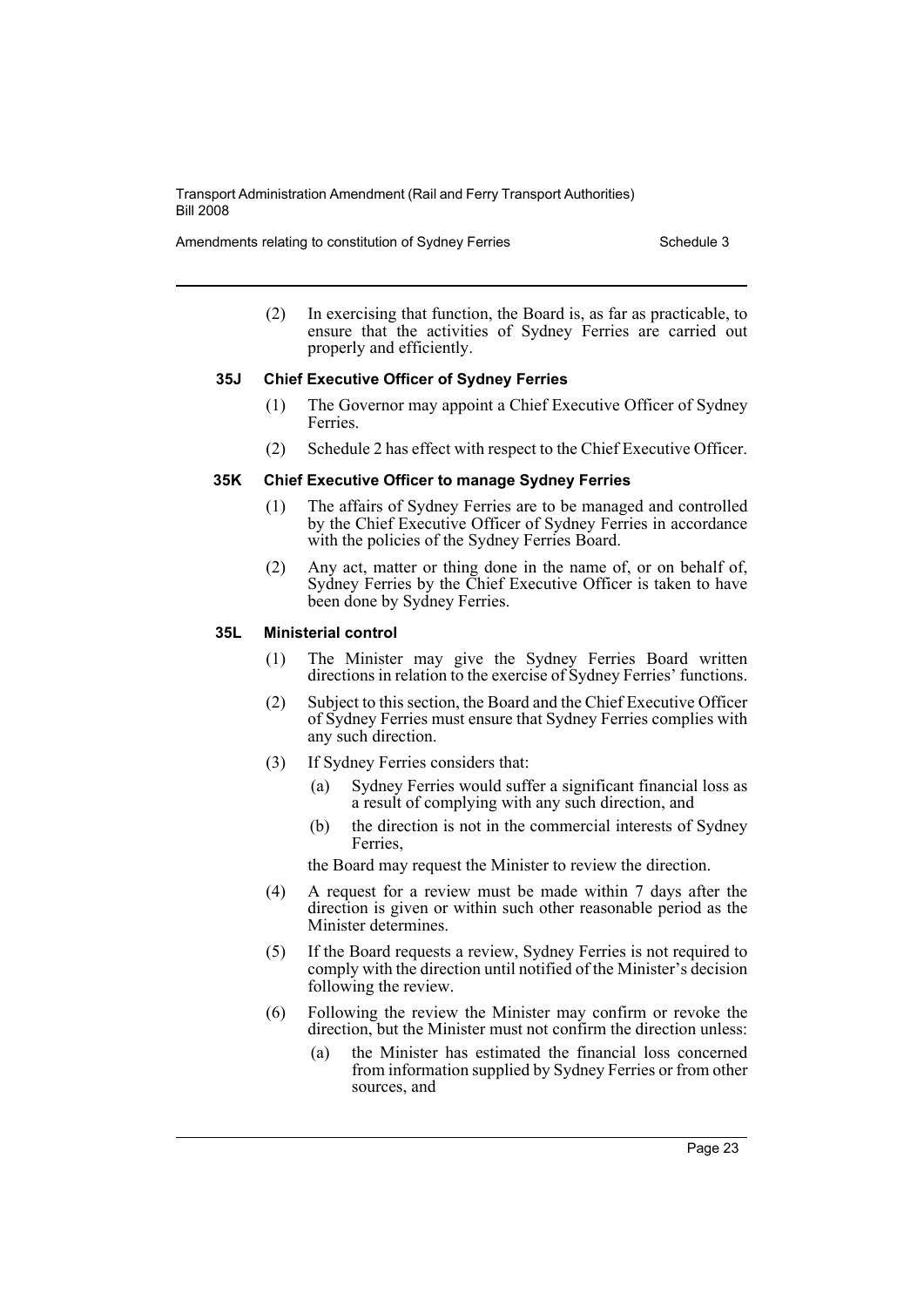- (b) the Minister has referred the matter to the Treasurer, and
- (c) the Treasurer has approved of the financial loss being reimbursed from public revenue.
- (7) Subsections (3)–(6) do not apply to a direction that may cause Sydney Ferries to suffer a significant financial loss as a result of complying with that direction if:
	- (a) the Minister decides that the direction is warranted on grounds involving urgency or public safety, and
	- (b) the direction is given after consultation with the Treasurer.
- (8) The Treasurer may approve of any financial loss resulting from a direction referred to in subsection (7) being reimbursed from public revenue.
- (9) For the purposes of this section, the amount of the financial loss that Sydney Ferries suffers as a result of complying with a direction includes the amount of expenditure that Sydney Ferries incurs, and the amount of revenue that Sydney Ferries forgoes, as a result of complying with the direction which it would not otherwise incur or forgo.
- (10) The amount to be reimbursed to Sydney Ferries is to be paid, from money advanced by the Treasurer or appropriated by Parliament for that purpose, at such times and in such amounts as the Treasurer determines after receiving advice from the Minister on the estimated financial loss incurred by Sydney Ferries from time to time.

#### **35M Sydney Ferries to supply information to Minister**

Sydney Ferries must:

- (a) supply the Minister or a person nominated by the Minister with any information relating to its activities that the Minister or person may require, and
- (b) keep the Minister informed of the general conduct of its activities, and of any significant development in its activities.

### **35N Corporate plans**

(1) Sydney Ferries must, at least 3 months before the beginning of each financial year of Sydney Ferries, prepare and deliver to the Minister a draft corporate plan for the financial year.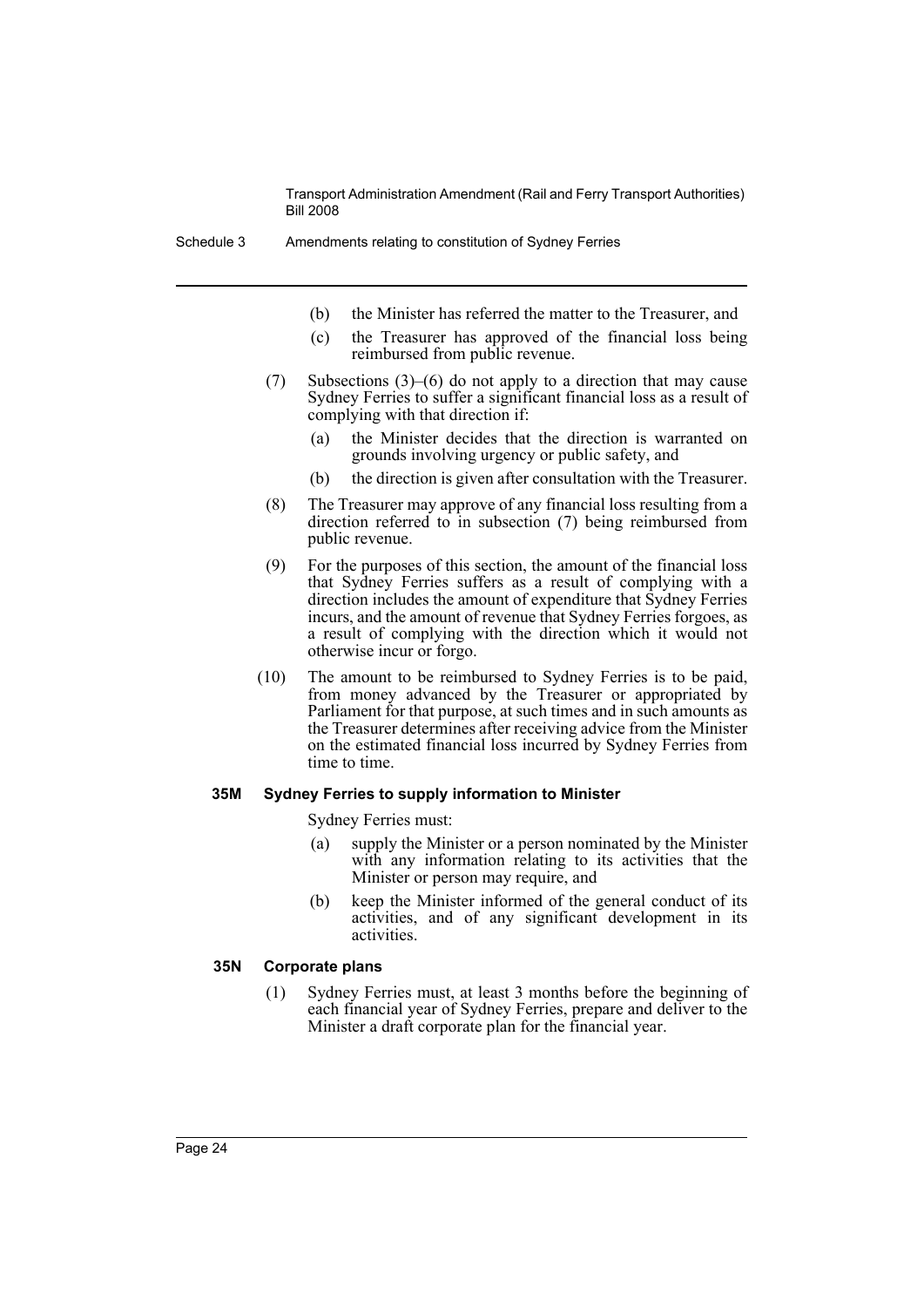Amendments relating to constitution of Sydney Ferries Schedule 3

(2) Sydney Ferries must:

- (a) consider any comments on the draft corporate plan that were made by the Minister within 2 months after the draft plan was delivered to the Minister, and
- (b) deliver the completed corporate plan to the Minister before the beginning of the financial year concerned.
- (3) During the preparation of a corporate plan after the commencement of this subsection, Sydney Ferries is to make a draft plan available for public comment for at least 30 days and is to have regard to any submissions it receives about the draft plan within that period. The arrangements for obtaining or inspecting the draft plan and for making submissions are to be advertised in a daily newspaper circulating throughout the State.
- (4) Sydney Ferries is to make the completed corporate plan available for public inspection. However, Sydney Ferries is not required to include in any draft or completed plan made available for public comment or inspection information that is of a commercially sensitive nature or that it would otherwise not be required to disclose under the *Freedom of Information Act 1989*.
- (5) Sydney Ferries must, as far as practicable, exercise its functions in accordance with the relevant corporate plan.
- (6) A corporate plan is to specify:
	- (a) the separate activities of Sydney Ferries and, in particular, the separate commercial and non-commercial activities, and
	- (b) the objectives of each such separate activity for the financial year concerned and for future financial years, and
	- (c) the strategies, policies and budgets for achieving those objectives in relation to each such separate activity, and
	- (d) the targets and criteria for assessing Sydney Ferries' performance.
- (7) This section is subject to any requirement made by or under this Act (including the requirements of any direction by the Minister under this Division).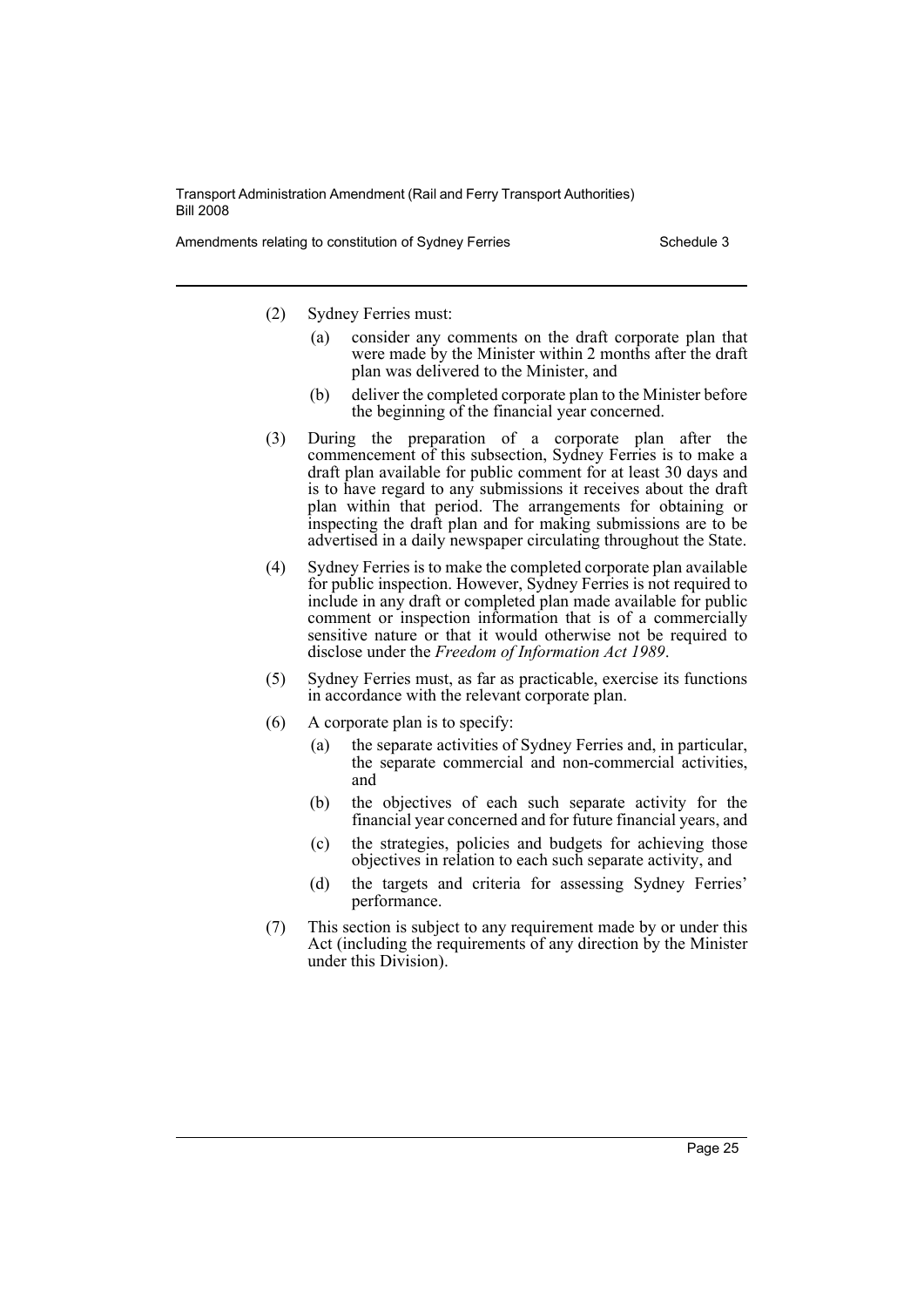Schedule 3 Amendments relating to constitution of Sydney Ferries

### **35O Exercise of functions through subsidiary corporations, joint ventures etc**

- (1) In this section:
	- *subsidiary corporation* means:
		- (a) a public subsidiary corporation referred to in section 35P, or
	- (b) a private subsidiary corporation referred to in section 35Q.
- (2) Any function of Sydney Ferries may be exercised:
	- (a) by Sydney Ferries itself, or
	- (b) by a subsidiary corporation, or
	- (c) by Sydney Ferries or a subsidiary corporation, or both, in a partnership, joint venture or other association with other persons or bodies.

### **35P Public subsidiary corporations**

### (1) In this section:

*public subsidiary corporation* means a corporation constituted in accordance with this section.

- (2) The regulations may constitute a corporation for the purposes of this section with the corporate name specified in the regulations.
- (3) A public subsidiary corporation:
	- (a) has such of the functions of Sydney Ferries as are specified in the regulations or delegated to it under this Act, and
	- (b) is, for the purposes of any Act, a NSW government agency.
- (4) The provisions of or made under this Act or any other Act relating to Sydney Ferries apply to and in respect of a public subsidiary corporation in such manner and to such extent as are prescribed by the regulations.
- (5) With the approval of the Minister:
	- (a) Sydney Ferries may transfer any of its assets, rights or liabilities to a public subsidiary corporation, and
	- (b) a public subsidiary corporation may transfer any of its assets, rights or liabilities to Sydney Ferries or to another public subsidiary corporation.
- (6) The regulations may make provision for or with respect to the vesting of those assets, rights and liabilities in the transferee without any transfer, conveyance or assignment.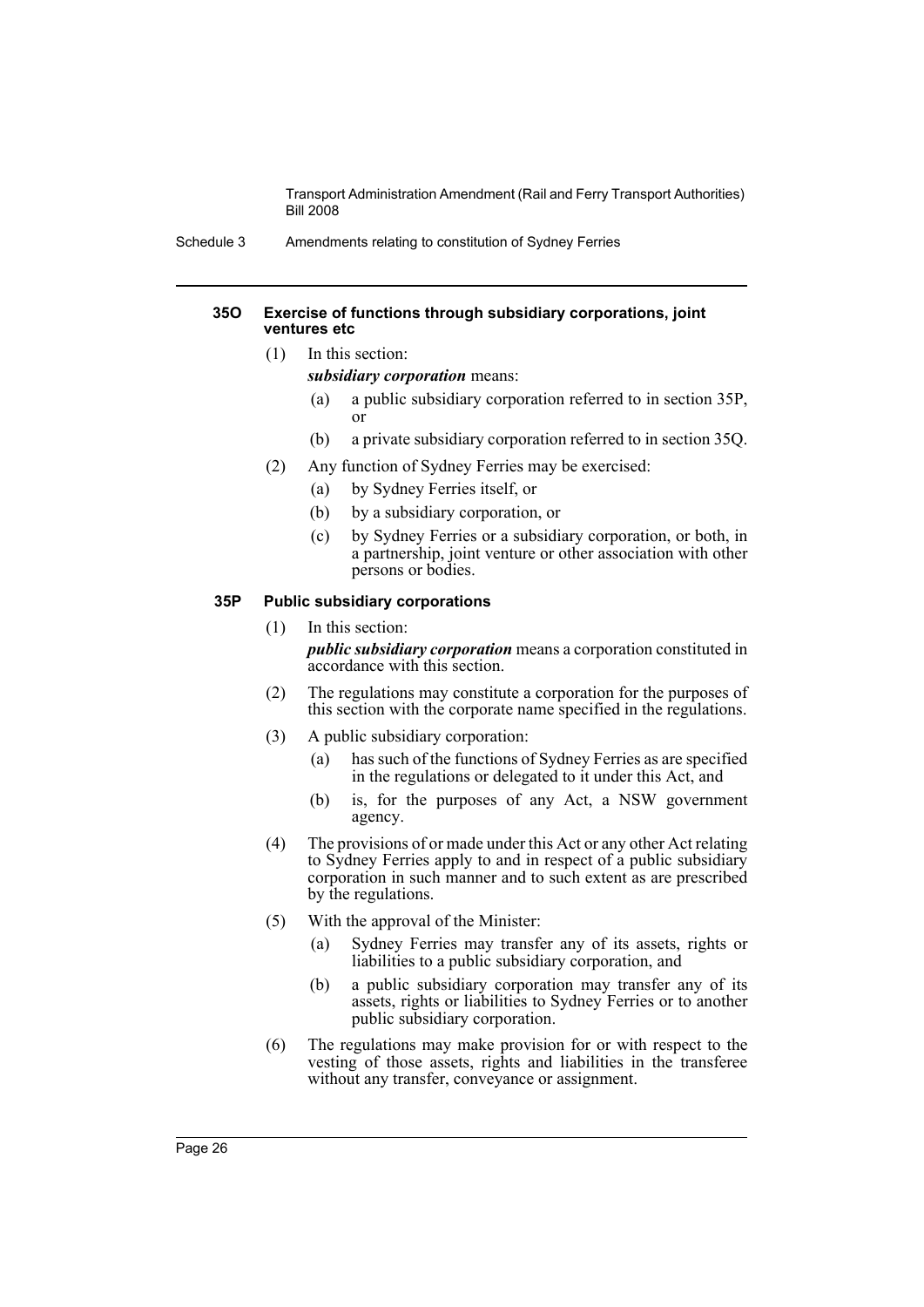Amendments relating to constitution of Sydney Ferries Schedule 3

(7) A public subsidiary corporation is dissolved by the repeal of the regulations by which it is constituted (unless continued in existence by the regulations), and on any such dissolution the assets, rights and liabilities of the corporation become the assets, rights and liabilities of Sydney Ferries.

### **35Q Private subsidiary corporations etc**

(1) In this section:

*private corporation* means a corporation within the meaning of the *Corporations Act 2001* of the Commonwealth formed in or outside New South Wales.

*private subsidiary corporation* means a private corporation in which Sydney Ferries has a controlling interest.

- (2) Sydney Ferries may, subject to subsection (3):
	- (a) form, or participate in the formation of, private corporations, and
	- (b) acquire interests in private corporations, and
	- (c) sell or otherwise dispose of interests in private corporations,

whether or not the activities or proposed activities of any such private corporation are related to ferry services.

- (3) Sydney Ferries must not, without the approval of the Minister:
	- (a) form, or participate in the formation of, a private subsidiary corporation, or
	- (b) acquire an interest in a private corporation so that, as a result of the acquisition, the corporation becomes a private subsidiary corporation, or
	- (c) sell or otherwise dispose of any interest in a private subsidiary corporation so that, as a result of the sale or disposal, it ceases to be a private subsidiary corporation.
- (4) A private subsidiary corporation is not a NSW government agency.

### **35QA Delegation of functions of Sydney Ferries**

- (1) Sydney Ferries may delegate to an authorised person any of its functions, other than this power of delegation.
- (2) A delegate may sub-delegate to an authorised person any function delegated by Sydney Ferries if the delegate is authorised in writing to do so by Sydney Ferries.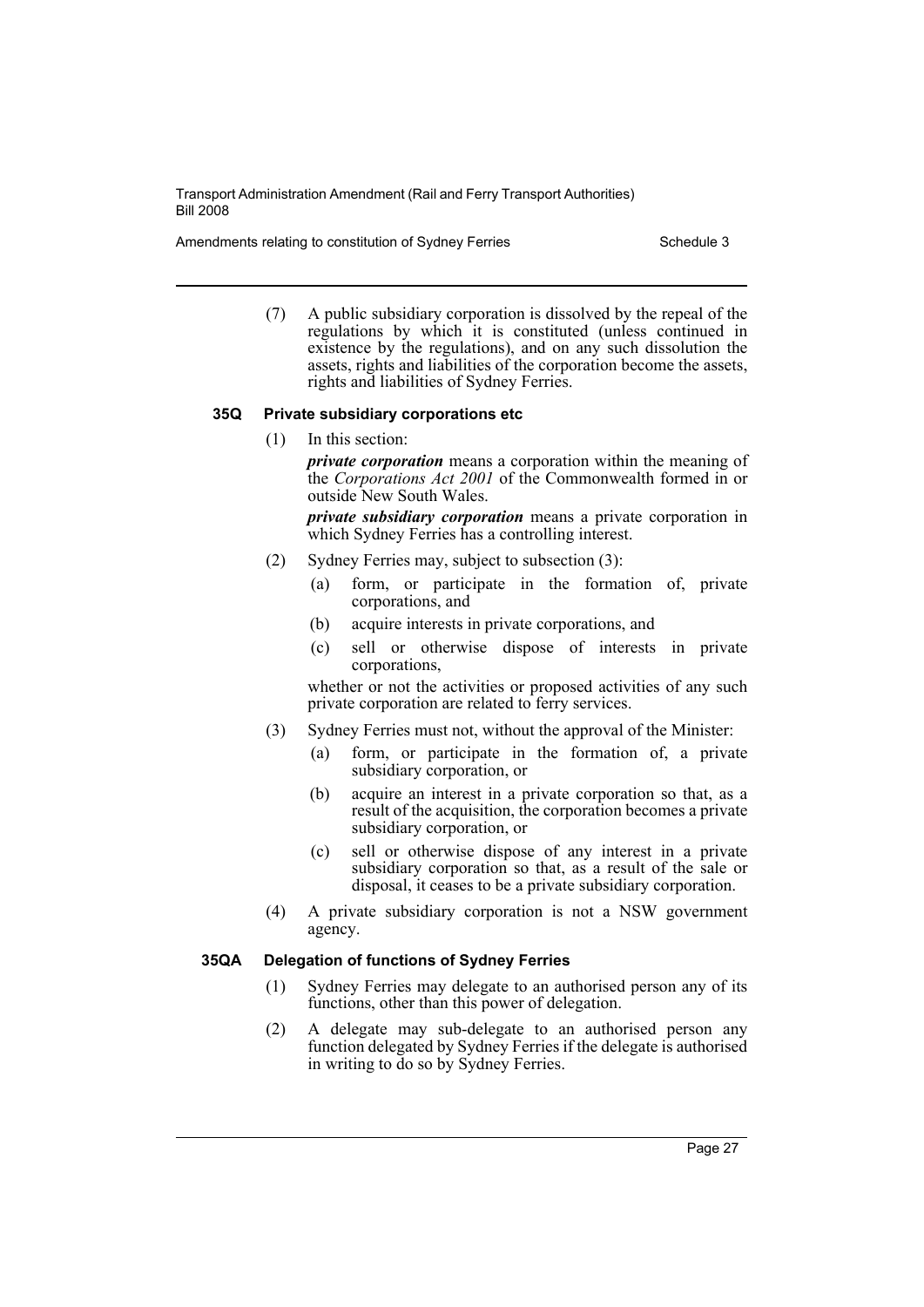Schedule 3 Amendments relating to constitution of Sydney Ferries

- (3) In this section, *authorised person* means:
	- (a) an officer of Sydney Ferries, or
	- (b) a person of a class prescribed by the regulations or approved by the Sydney Ferries Board.

### **[9] Section 56 Application of Division**

Insert in appropriate order:

(3) This Division does not apply to Sydney Ferries.

### **[10] Part 7, Division 3**

Insert after Division 2:

# **Division 3 Staff of Sydney Ferries**

### **62 Employment of staff**

Sydney Ferries may employ such staff as it requires to exercise its functions.

### **63 Salary, conditions etc of staff**

Sydney Ferries may fix the salary, wages and conditions of employment of its staff in so far as they are not fixed by or under any other Act or law.

### **64 Regulations relating to Sydney Ferries staff**

- (1) The regulations may make provision for or with respect to the employment of the staff of Sydney Ferries, including the conditions of employment and the discipline of any such staff.
- (2) Any such regulations relating to the conditions of employment or the discipline of staff:
	- (a) have effect subject to any relevant award made by a competent industrial tribunal and to any industrial agreement to which Sydney Ferries is a party, and
	- (b) have effect despite any determination of Sydney Ferries under section 63, and
	- (c) may provide for appeals by members of staff in connection with their employment, including appeals to a Transport Appeal Board constituted under the *Transport Appeal Boards Act 1980*, and
	- (d) have effect subject to Part 3.1 of the *Public Sector Employment and Management Act 2002*.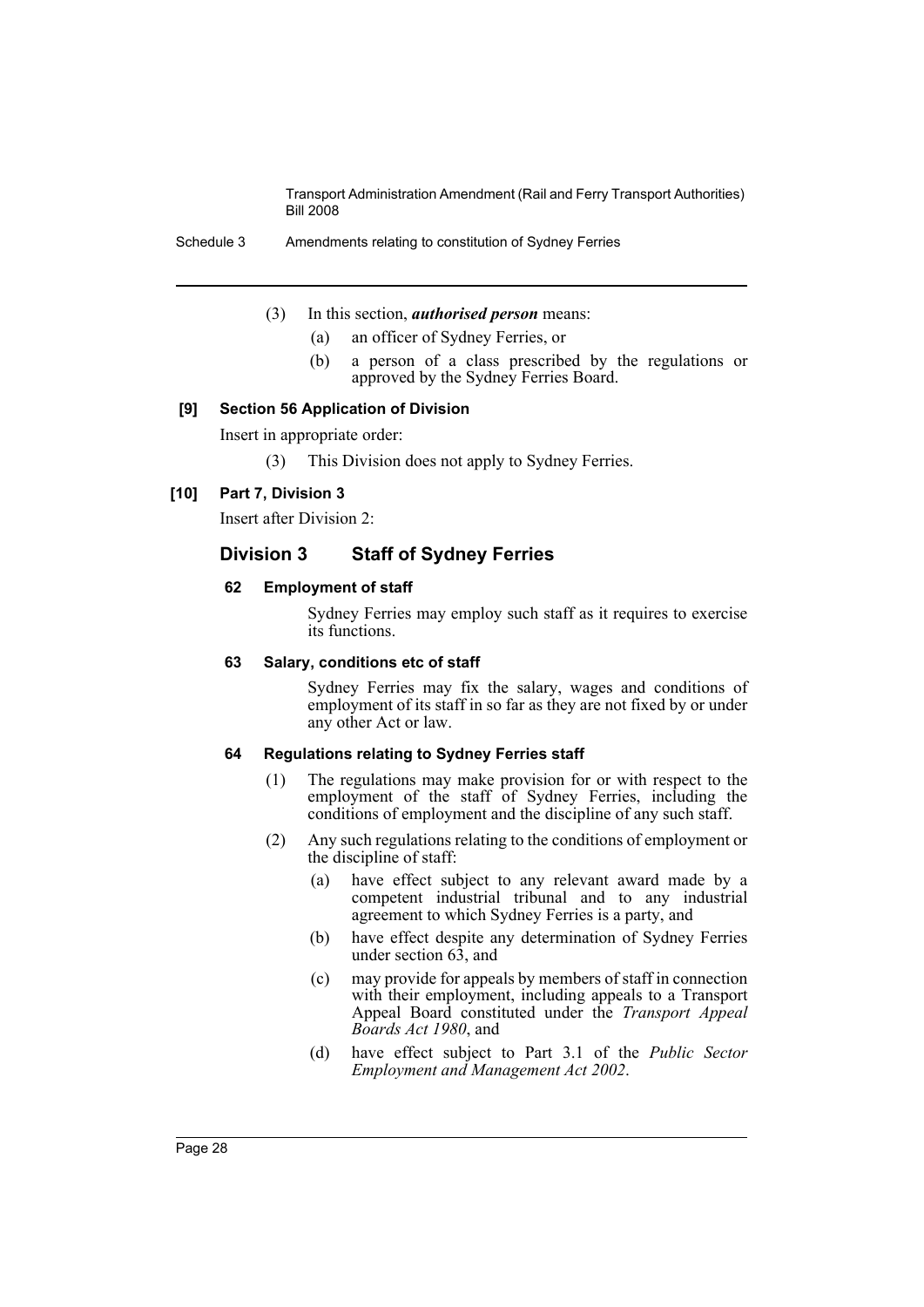Amendments relating to constitution of Sydney Ferries Schedule 3

(3) Chapter 1A of the *Public Sector Employment and Management* Act 2002 does not apply to the employment of staff under this Division.

### **[11] Part 8, Division 3A**

Insert after Division 3:

# **Division 3A Financial provisions relating to Sydney Ferries**

### **80D Sydney Ferries Fund**

There is established in the Special Deposits Account a fund called the Sydney Ferries Fund.

### **80E Payments into Sydney Ferries Fund**

There is to be paid into the Sydney Ferries Fund:

- (a) all money received by or on account of Sydney Ferries, and
- (b) all money advanced by the Treasurer for the Fund, and
- (c) all money appropriated by Parliament for the purposes of Sydney Ferries, and
- (d) all fines and penalties recovered for offences under the regulations under section 104, or under section 63 of the *Passenger Transport Act 1990*, in connection with ferry services operated by Sydney Ferries (but only if proceedings or penalty notices for the offences were instituted or issued by Sydney Ferries or an employee of Sydney Ferries), and
- (e) the proceeds of the investment of money in the Fund, and
- (f) all other money required by or under this or any other Act to be paid into the Fund.

### **80F Payments from Sydney Ferries Fund**

There is to be paid from the Sydney Ferries Fund:

- (a) all payments made on account of Sydney Ferries or otherwise required to meet expenditure incurred in relation to the functions of Sydney Ferries, and
- (b) all other payments required by or under this or any other Act to be paid from the Fund.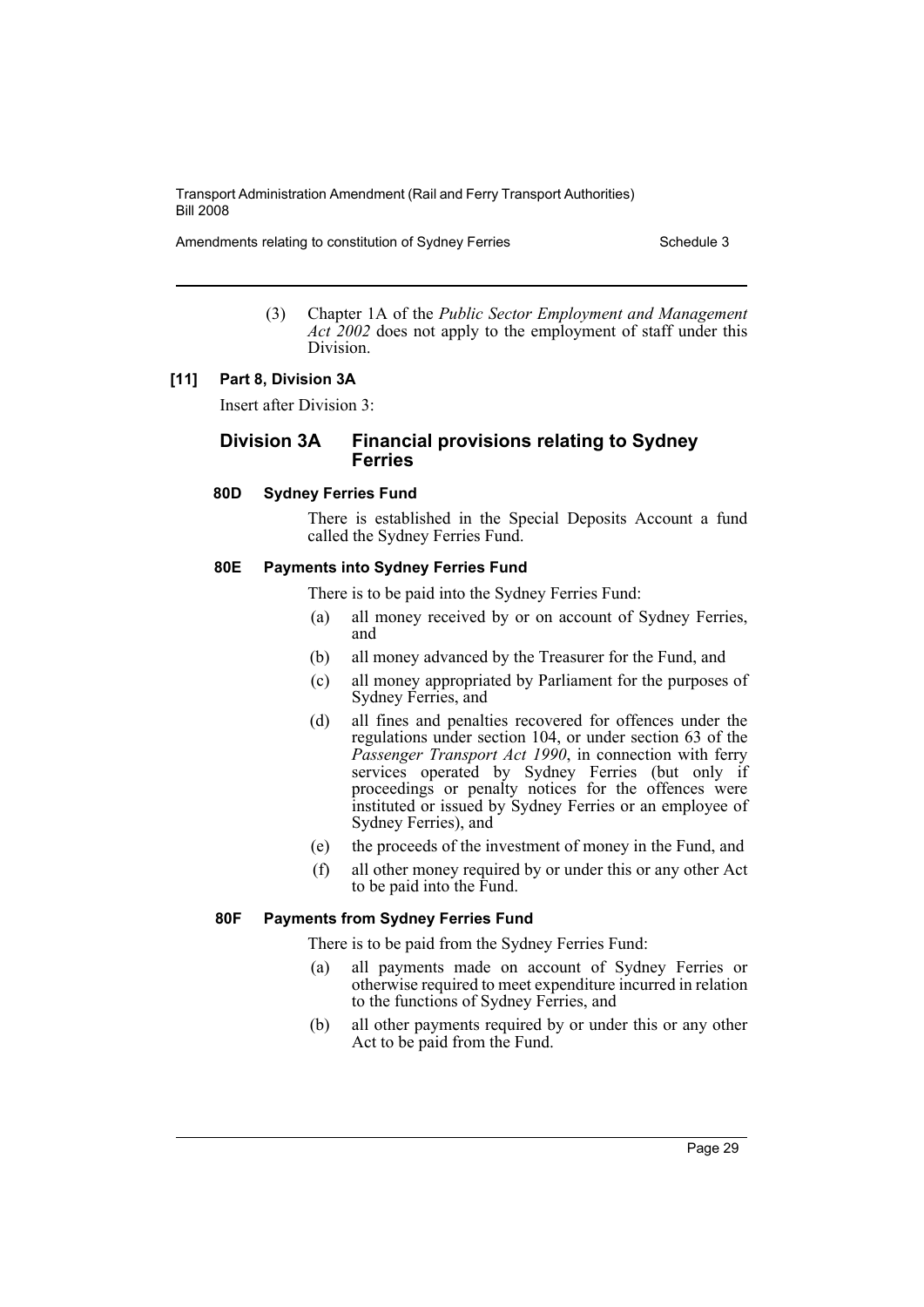Schedule 3 Amendments relating to constitution of Sydney Ferries

### **[12] Section 86 Ministerial supervision of orders fixing charges**

Omit "or section 20P of the *State Owned Corporations Act 1989*, as the case requires" from section 86 (3).

### **[13] Section 88 Free, or subsidised railway, bus or ferry travel**

Omit "or section 20P of the *State Owned Corporations Act 1989*, as the case requires" from section 88 (5).

### **[14] Section 107 Definition of "transport authority"**

Insert after section 107 (1) (c):

(c1) Sydney Ferries, or

### **[15] Section 107 (3)**

Omit the subsection.

### **[16] Section 112 Personal liability of certain persons**

Insert ", Sydney Ferries" after "Independent Transport Safety and Reliability Regulator" in the definition of *member of a transport authority* in section  $112(2)$ .

### **[17] Section 112 (2)**

Insert at the end of paragraph (b) of the definition of *transport authority*:

, and

(c) the Sydney Ferries Board.

# **[18] Schedule 1**

Insert ", 35H (4)" after "25 (4)".

# **[19] Schedule 1, clause 1 (as amended by Schedule 2.1 [21])**

Insert at the end of the definition of *Board*:

(c) the Sydney Ferries Board.

# **[20] Schedule 1, clause 1, definition of "Chief Executive"**

Insert "the Chief Executive of Sydney Ferries," before "State Transit Authority".

# **[21] Schedule 2 Provisions relating to Chief Executives**

Insert "35J (2)," before "47 (2)".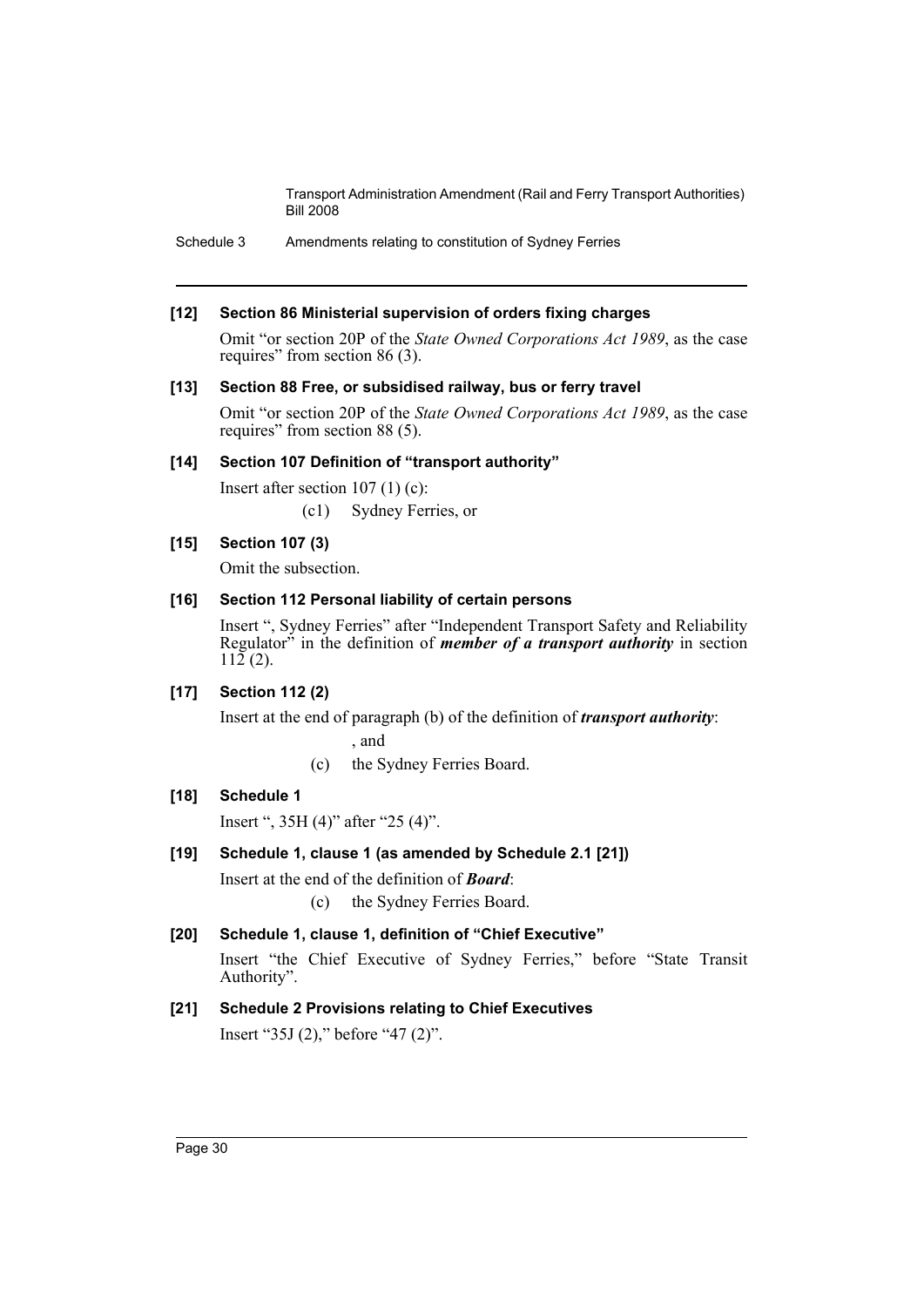Amendments relating to constitution of Sydney Ferries Schedule 3

### **[22] Schedule 2, clause 1, definition of "Chief Executive"**

Insert "or the Chief Executive of Sydney Ferries" after "Roads and Traffic Authority".

### **[23] Schedule 7 Savings, transitional and other provisions**

Insert with appropriate Division and clause numbering in the Part inserted by Schedule  $1.1$  [35]:

# **Division Provisions relating to constitution of Sydney Ferries**

### **Continuity of Sydney Ferries**

Sydney Ferries, as constituted under this Act immediately after the substitution of section 35A (2) by the 2008 amending Act, is for all purposes (including the rules of private international law) a continuation of, and the same legal entity as, Sydney Ferries as constituted immediately before that substitution.

### **Existing Chief Executive Officer of Sydney Ferries**

- (1) The person who, immediately before the commencement of section 35J (as inserted by the 2008 amending Act), held office as chief executive officer of Sydney Ferries is taken to have been appointed as Chief Executive Officer of Sydney Ferries under that section:
	- (a) for the balance of the term of office for which the person was so appointed before the commencement of that section, and
	- (b) on the same terms and conditions as the person was so appointed.
- (2) The Minister may, by order, vary the terms and conditions of the appointment of the Chief Executive Officer as continued by this clause, having regard to terms and conditions of appointment of members of the Chief Executive Service under the *Public Sector Employment and Management Act 2002*.

### **Existing Board members**

- (1) An existing Board member of Sydney Ferries ceases to hold office on the commencement of section 35H, as inserted by the 2008 amending Act, but is eligible (if otherwise qualified) to be appointed as a member of the Sydney Ferries Board.
- (2) A person who so ceases to hold office is not entitled to any remuneration or compensation because of the loss of the office.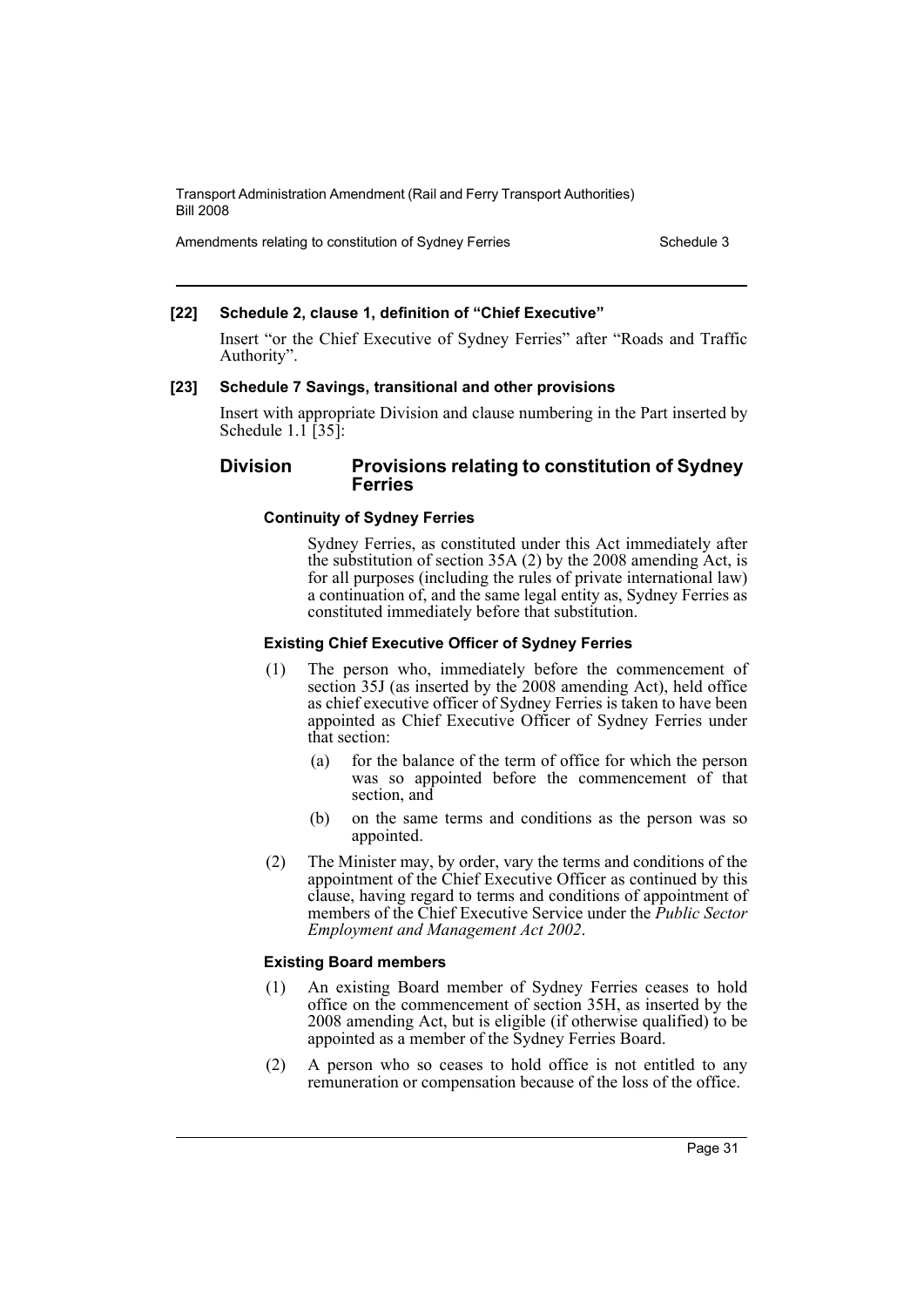Schedule 3 Amendments relating to constitution of Sydney Ferries

(3) In this clause:

*existing Board member* means a person (other than the Chief Executive Officer) who held office as a member of the Board of Sydney Ferries immediately before the commencement of section 35H, as inserted by the 2008 amending Act.

### **Corporate plan**

- (1) Sydney Ferries is to prepare its first corporate plan, in accordance with section 35N as inserted by the 2008 amending Act, within the period approved by the Minister for the purposes of this clause.
- (2) The statement of corporate intent applicable to Sydney Ferries under the *State Owned Corporations Act 1989* immediately before the commencement of section 35N continues to apply to Sydney Ferries until Sydney Ferries complies with that section, subject to any direction of the Minister.

# **3.2 State Owned Corporations Act 1989 No 134**

### **Schedule 5 Statutory SOCs**

Omit "Sydney Ferries".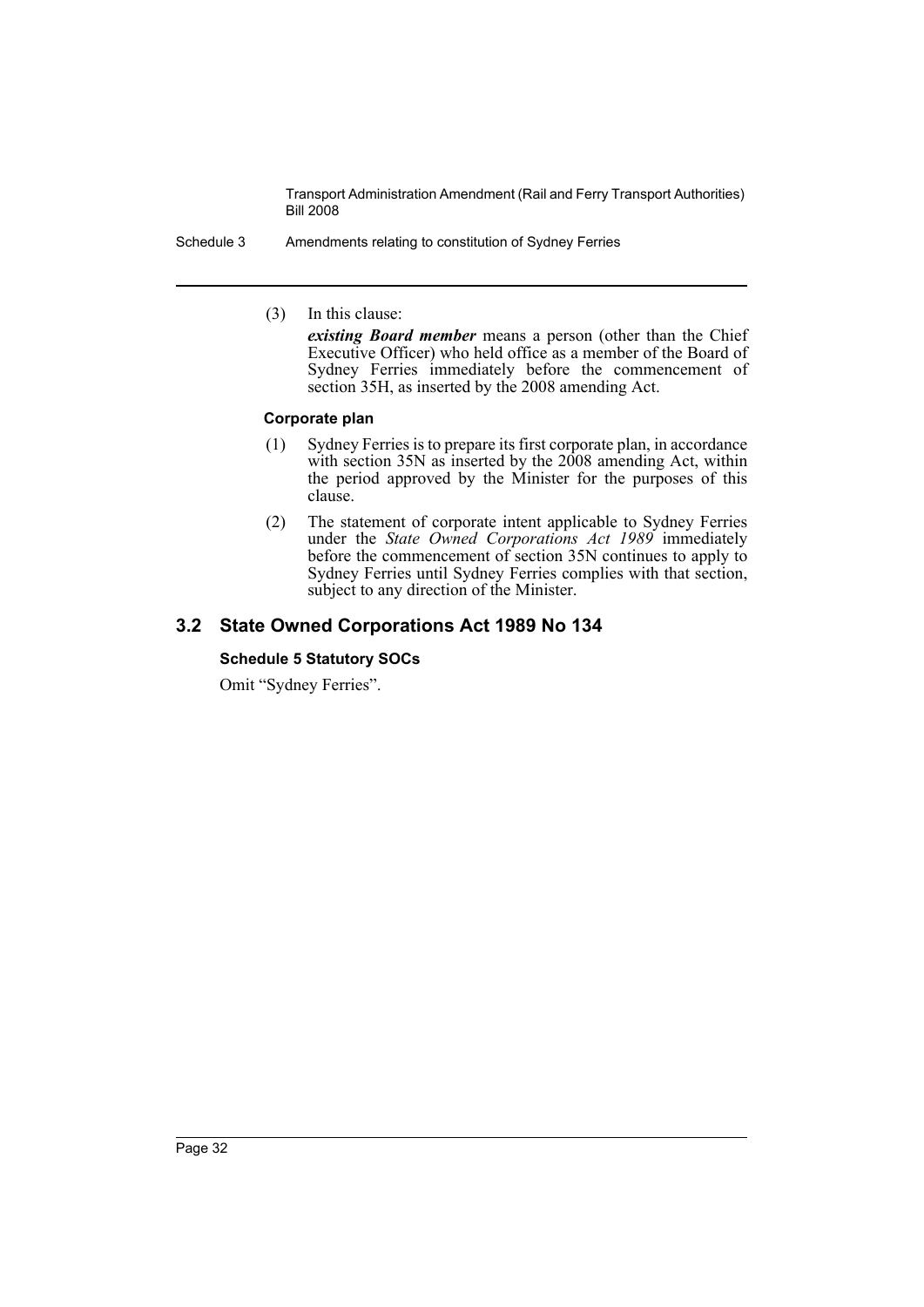Amendments relating to ferry passenger services Schedule 4

# <span id="page-33-0"></span>**Schedule 4 Amendments relating to ferry passenger services**

(Section 3)

# **4.1 Passenger Transport Act 1990 No 39**

### **[1] Section 3 Definitions**

Insert in alphabetical order in section 3 (1):

*ferry service contract*—see section 16AA.

*regular ferry service* means any regular passenger service conducted by ferry, but does not include any service of a class prescribed for the purposes of this definition.

### **[2] Part 3, Division 1A**

Insert after Division 1:

### **Division 1A Service contracts for regular ferry services**

#### **16AA Application of Division**

This Division applies to service contracts for regular ferry services (*ferry service contracts*).

### **16AB Service contracts for regular ferry services**

- (1) A ferry service contract is to be for a term not exceeding 8 years.
- (2) A ferry service contract may be renewed from time to time in accordance with any provision of the contract concerning renewal.
- (3) Provision for regular ferry services in accordance with this section and section 16 may be made in one or more contracts.
- (4) It is the duty of the Director-General to ensure that any ferry service contract is not inconsistent with:
	- (a) the government's standards of safety for passengers and the public and maintenance, and
	- (b) standards for, or any other requirements relating to, ferries, the operator of the service or employees of the operator under this or any other Act or any regulation, and
	- (c) the terms and conditions of any certificate or other authority issued to an employee of the operator of the service under any other Act or regulation.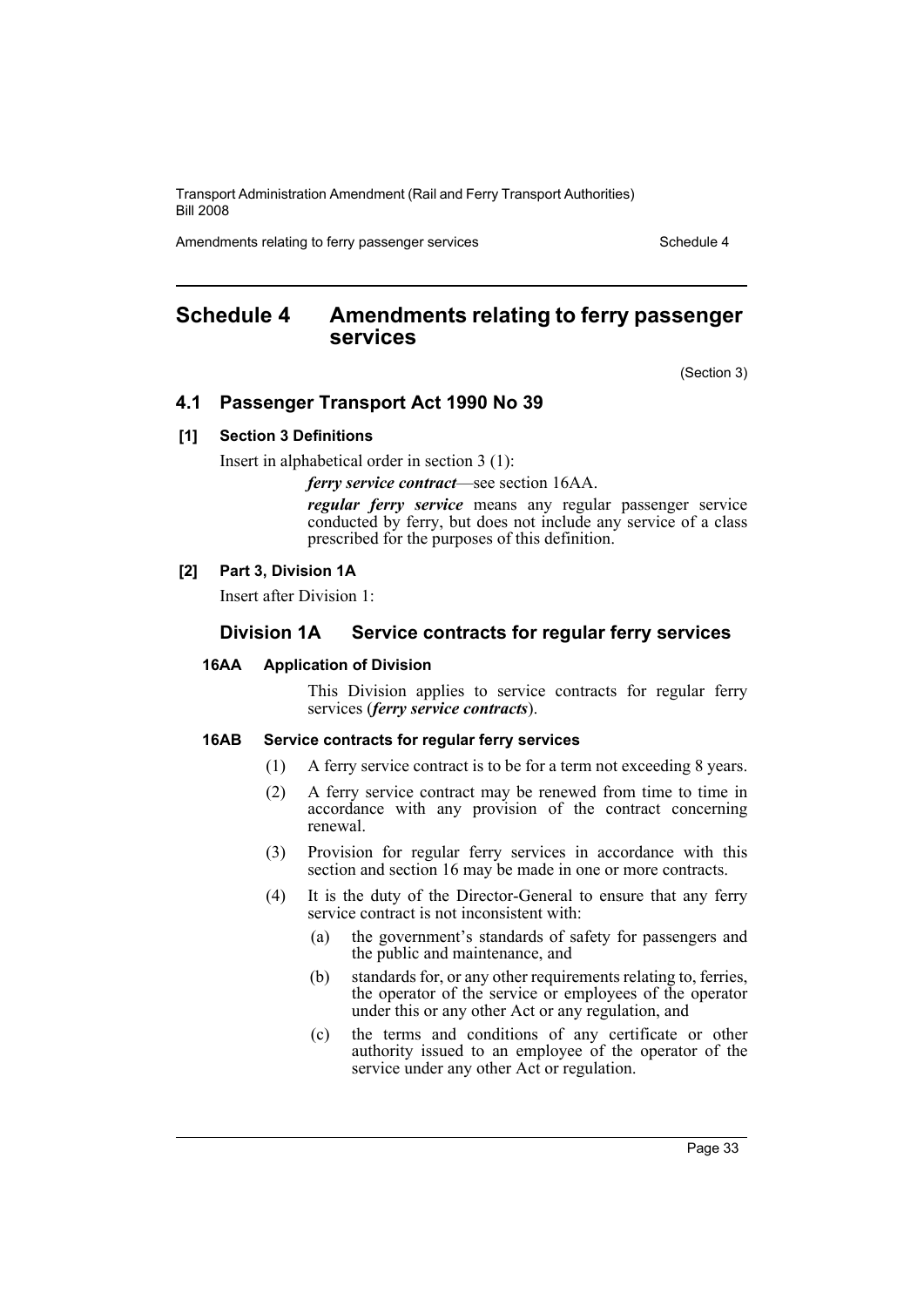- (5) Nothing in this Division is to be construed as affording a right or expectation of renewal of a ferry service contract.
- (6) The Director-General is precluded from entering into a proposed ferry service contract if the Director-General would be precluded from entering into that contract by section 21 (4) if it were a contract to which Division 2 applies.

#### **16AC Matters to be included in ferry service contracts**

- (1) A ferry service contract (other than for a service operated by Sydney Ferries) must make provision with respect to the following:
	- (a) requirements relating to the financial viability of the operator,
	- (b) requirements relating to the fitness of the operator to be an operator and the character of the operator or of any directors and managers of the operator.
- (2) A ferry service contract may specify a region or route of operation.
- (3) A route may proceed across water and a region may consist of a navigational area.
- (4) The regulations may provide for other matters that are to be included in ferry service contracts.

### **16AD Performance standards**

- (1) A ferry service contract is to provide for performance standards to be observed by the contract holder.
- (2) Without limiting subsection (1), the performance standards may include any model performance standards for ferry services that the Director-General may, by order published in the Gazette, approve from time to time.
- (3) Performance standards are to be enforced by civil penalty provision or in such other manner as the contract may provide.
- (4) In subsection (5), *civil penalty provision* means a provision of a ferry service contract that is expressed to be a civil penalty provision for the purposes of this section.
- (5) Despite anything to the contrary in any Act or other law, a person who breaches a civil penalty provision is liable to pay, as a debt due to the State, an amount determined in accordance with the ferry service contract as the penalty for the breach of that provision.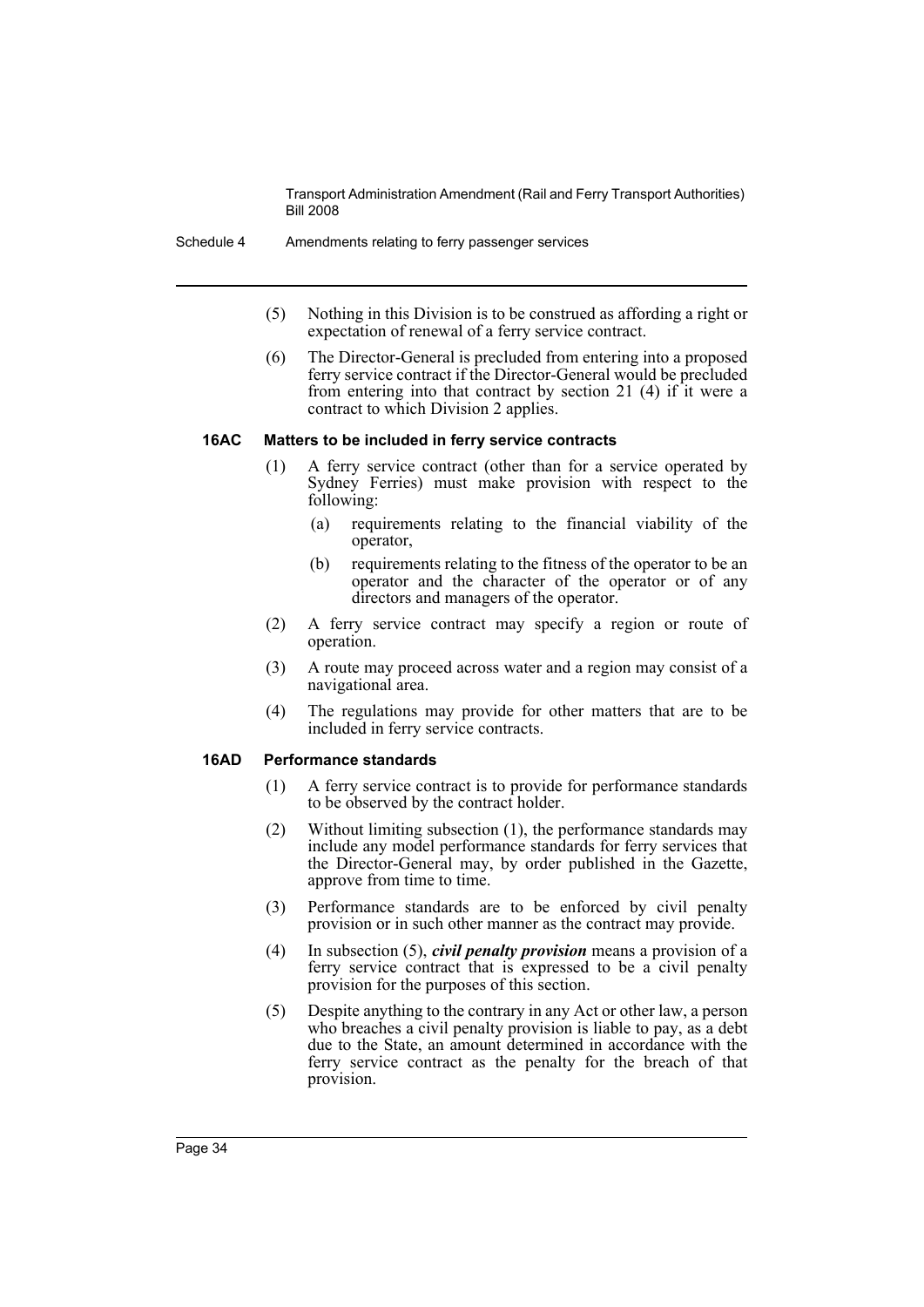Amendments relating to ferry passenger services Schedule 4

(6) Subsections (3)–(5) do not apply to a contract between the Director-General and Sydney Ferries.

### **16AE Determination of maximum fare pricing policy for ferry services**

(1) This section applies to any ferry service contract that authorises or otherwise provides for the fares charged by the contract holder to be determined in accordance with this section.

**Note.** If its ferry service contract does not provide for this matter, Sydney Ferries may make an order under section 85 of the *Transport Administration Act 1988* determining fares.

- (2) The Independent Pricing and Regulatory Tribunal (the *Tribunal*) is to conduct investigations and make reports to the Minister on the following matters:
	- (a) the determination of appropriate maximum fares for regular ferry services supplied under contracts to which this section applies,
	- (b) a periodic review of fare pricing policies in respect of such services.
- (3) In respect of an investigation or report under this section, the Minister may require the Tribunal to consider specified matters when making its investigations.
- (4) Division 7 of Part 3 of the *Independent Pricing and Regulatory Tribunal Act 1992* is taken to apply to an investigation under this section in the same way as it applies to an investigation under Part 3 of that Act.
- (5) In making a determination under this section, the Tribunal is to consider the following matters:
	- (a) the cost of providing the services concerned,
	- (b) the protection of consumers from abuses of monopoly power in terms of prices, pricing policies and standards of service,
	- (c) the need for greater efficiency in the supply of services so as to reduce costs for the benefit of consumers and taxpayers,
	- (d) the need to maintain ecologically sustainable development (within the meaning of section 6 of the *Protection of the Environment Administration Act 1991*) by appropriate pricing policies that take account of all of the feasible options to protect the environment,
	- (e) the social impact of the determination,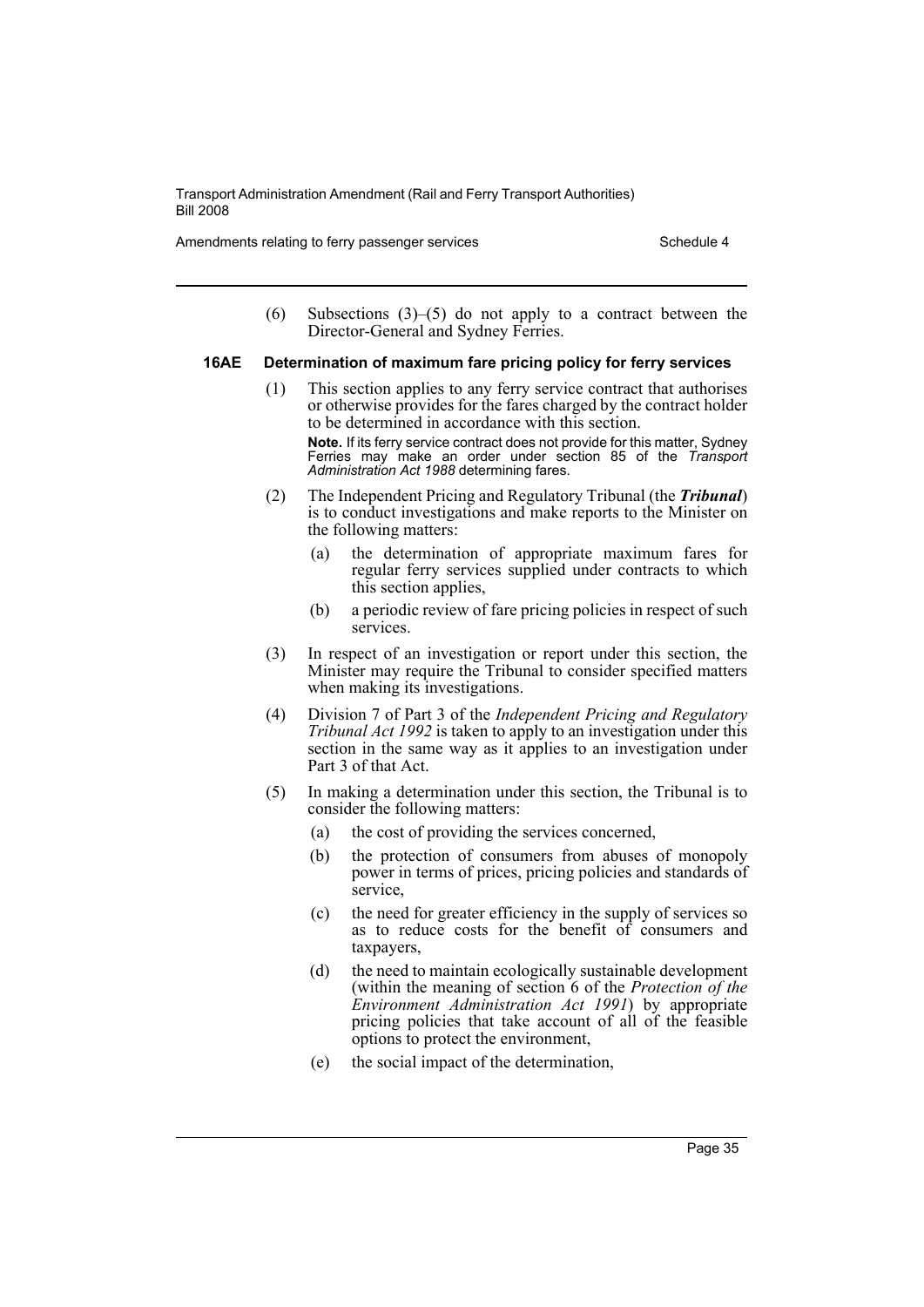Schedule 4 Amendments relating to ferry passenger services

- (f) standards of quality, reliability and safety of the services concerned (whether those standards are specified by legislation, agreement or otherwise) and any suggested or actual changes to those standards,
- (g) contractual arrangements prevailing in the industry,
- (h) such other matters as the Tribunal considers relevant.
- (6) A ferry service contract to which this section applies is taken to include a term to the effect that the contract holder must not charge a passenger of the service a fare that exceeds the maximum fare determined under this section from time to time for the provision of such a service to a passenger of that kind.
- (7) Any contravention of the term implied in a ferry service contract by subsection (6) may be remedied at law or in equity as though the term were an essential term to which the parties had by contract agreed.
- (8) A ferry service contract to which this section applies may make provision for maximum fares for the provision of regular ferry services concerned to passengers pending the first determination of maximum fares under this section.
- (9) Any provision of the kind referred to in subsection (8) ceases to have effect as part of the ferry service contract on and from the first determination of maximum fares under this section that applies to the provision of the regular ferry services to which the contract relates.

### **[3] Part 3, Division 2, heading**

Insert "**subject to existing contracts**" after "**ferry services**".

### **[4] Section 16A**

Omit the section. Insert instead:

### **16A Application of Division**

- (1) This Division applies to service contracts for ferry services in force immediately before the commencement of Division 1A, or that are renewed as referred to in subsection (3).
- (2) A service contract must not be entered into under this Division after the commencement of Division 1A.
- (3) Subsection (2) does not prevent the renewal, under this Division, of a contract in force immediately before the commencement of Division 1A or any succeeding renewed contract.